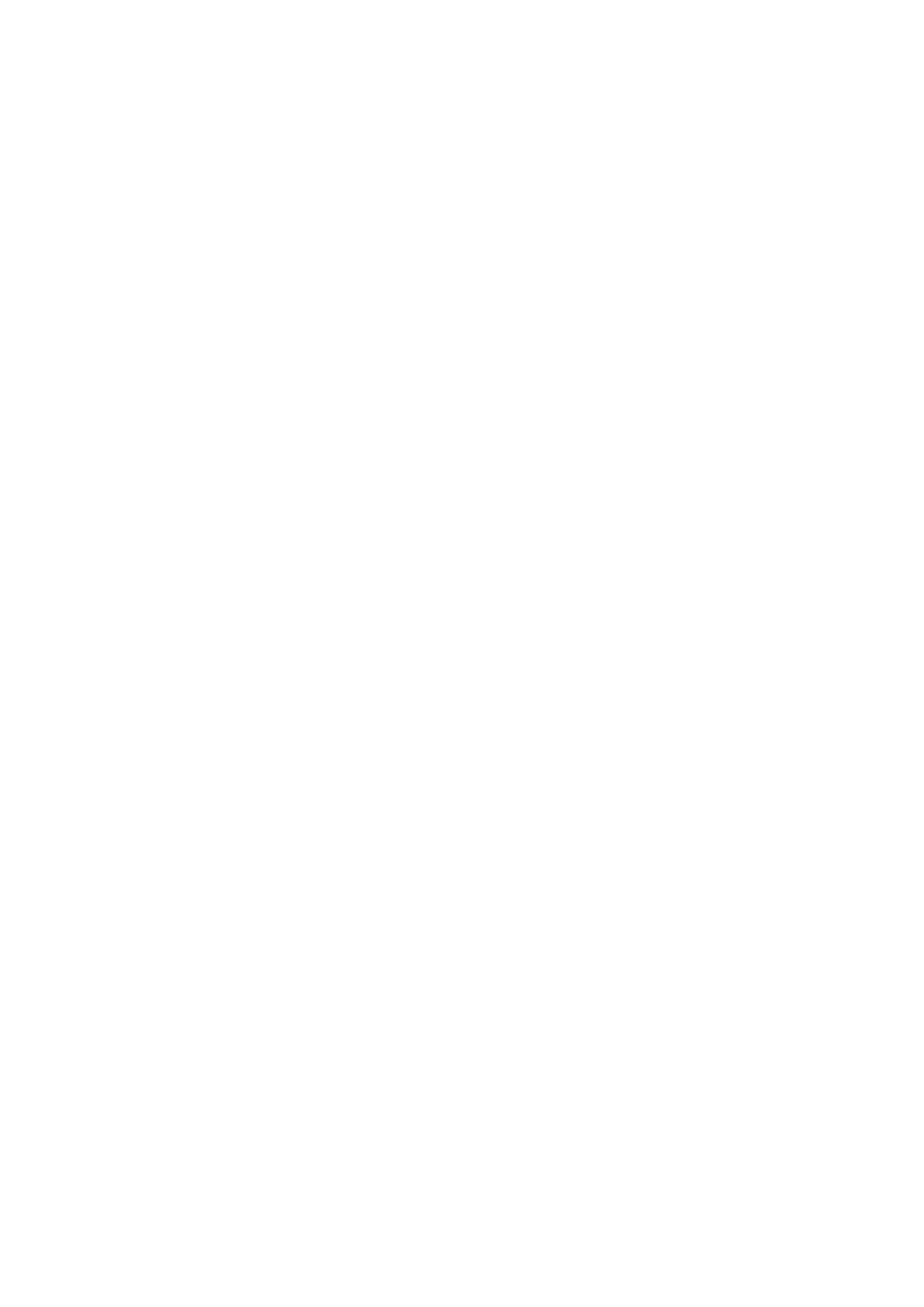**Conference chairman Stefano Campana** – University of Siena (ITALY), University of Cambridge (UK) **Roberto Scopigno** – Institute for Computer Science and Technologies – CNR Pisa

#### **Honorary Committee**

A.C. Addison - University of California, Berkely – USA J.A. Barceló – Autonomous University of Barcelona – Spain A. Beraldin - National Research Council – Canada L. De Luca – CNRS – France M. Doneus – University of Vienna – Austria M. Farjas – Universidad Politécnica de Madrid – Spain M. Forte – Duke University – USA F. Giligny – Université La Sorbonne – France A. Grün – Federal Institute of Technology (ETH) Zurich – Switzerland M. Guaitoli – University of Salento Lecce – Italy G. Huadong – Chinese Academy of Sciences – China M. Hernandez – The International Society for Photogrammetry and Remote Sensing – Mexico I. Hodder – Stanford University – USA I. Johnson – University of Sidney – Australia S. Keay – University of Southampton – UK K.L. Kvamme – University of Arkansas – USA L. Lancaster – University of California, Berkely – USA G. Lock – University of Oxford – UK M. Millett – University of Cambridge – UK W. Neubauer – Ludwig Boltzmann Institute – Austria C. Orton – University College London – UK E. Papi – University of Siena – Italy D. Powlesland – University of York – UK C. Renfrew - University of Cambridge – UK H. Ruter – Cape Town University – South Africa F. Vermuellen – University of Ghent – Belgium E. Zubrow – University of Buffalo – USA

#### **National Committee**

- G. Azzena University of Sassari
- P. Carafa University of Rome "La Sapienza"
- M. Cattani University of Bologna
- G. Ceraudo University of Salento Lecce
- A. d'Andrea University of Naples
- G. Gattiglia University of Pisa
- M. L.Gualandi University of Pisa
- L. Malnati MIBACT Ministry of Cultural Heritage
- P. Moscati Institute of Ancient Mediterranean Studies– CNR Rome
- F. Niccolucci University of Florence
- A. Pessina Archaeological Superintendence of Tuscany
- S. Piro Institute of Technology Applied to the Cultural Heritage CNR Rome
- A. P. Recchia MIBACT Ministry of Cultural Heritage
- A. Santoriello University of Salerno
- G. Scardozzi IBAM Institute for Archaeology and Monuments CNR Lecce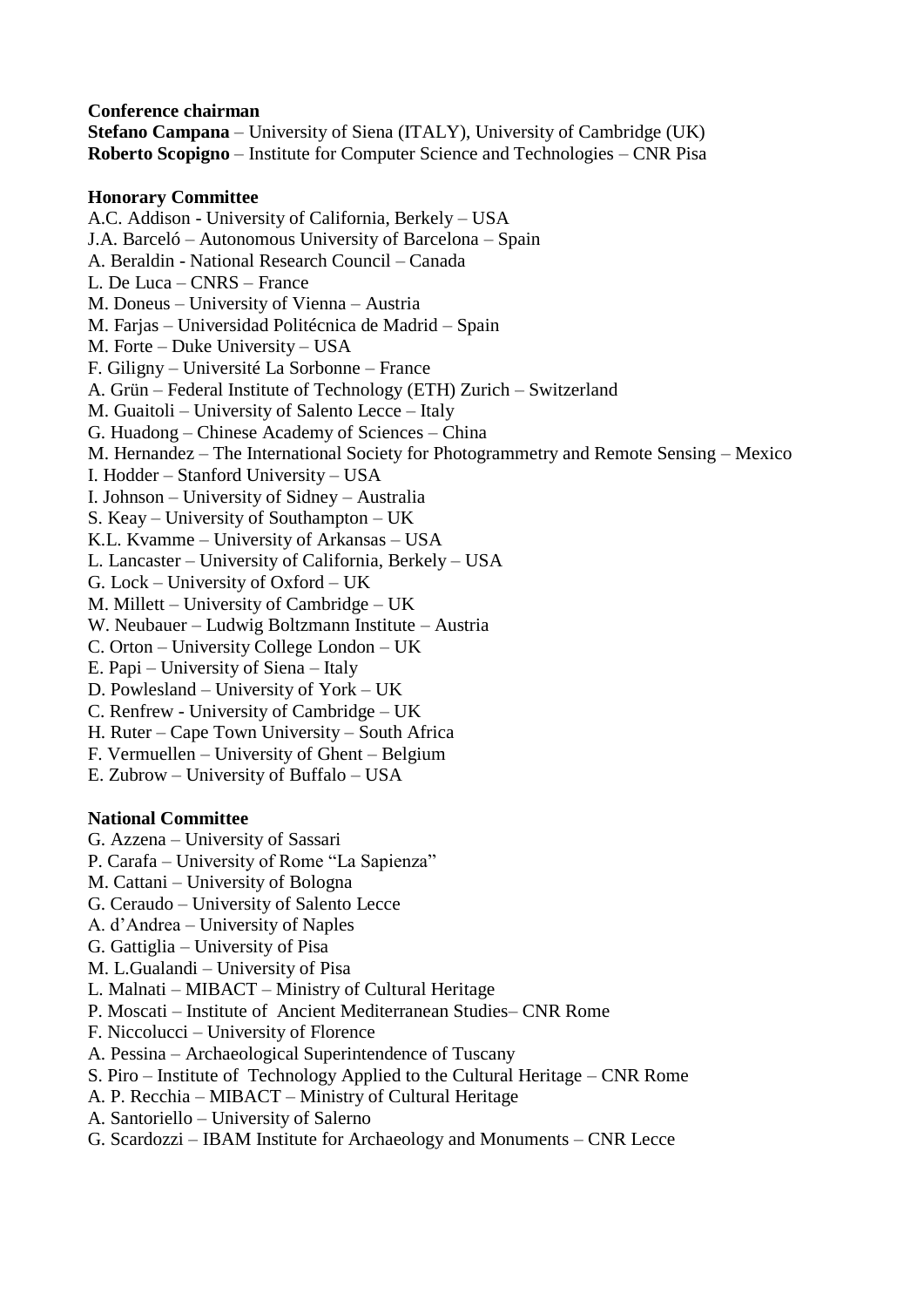#### **Organizing Committee**

- G. Benelli University of Siena, Italy
- C. Citter University of Siena, Italy
- N. Dell'Unto University of Lund, Sweden
- G. Guidi Polytechnic of Milan, Italy
- S. Pescarin Institute of Technology Applied to the Cultural Heritage CNR Rome, Italy
- G. Pizziolo University of Siena, Italy
- F. Remondino Bruno Kessler Foundation Trento, Italy
- A. Traviglia Macquarie University Sidney, Australia

**Scientific Secretariat** Marianna Cirillo – University of Siena

**Contact CAA 2015 SIENA**  Marianna Cirillo - marianna.cirillo@hotmail.it

**CAA 2015 SIENA WEB SITE** http://caaconference.org/

**CAA INTERNATIONAL WEB SITE**

http://caa-international.org/

#### **Conference Venue**

University of Siena San Niccolò University Building

In the early 2000s, the University of Siena restored the building, a former monastery that in early 800s was a sort of village organized into pavilions to accommodate mentally ill people. Some University departments have been housed in the wide rooms of the former psychiatric hospital that is located in the town centre, very close to Porta Romana.

The Teaching Centre has many teaching rooms, including those of the Outer Room Pavilion which comprises six 100 seat multi-functional rooms (transformable into a 700 seat auditorium).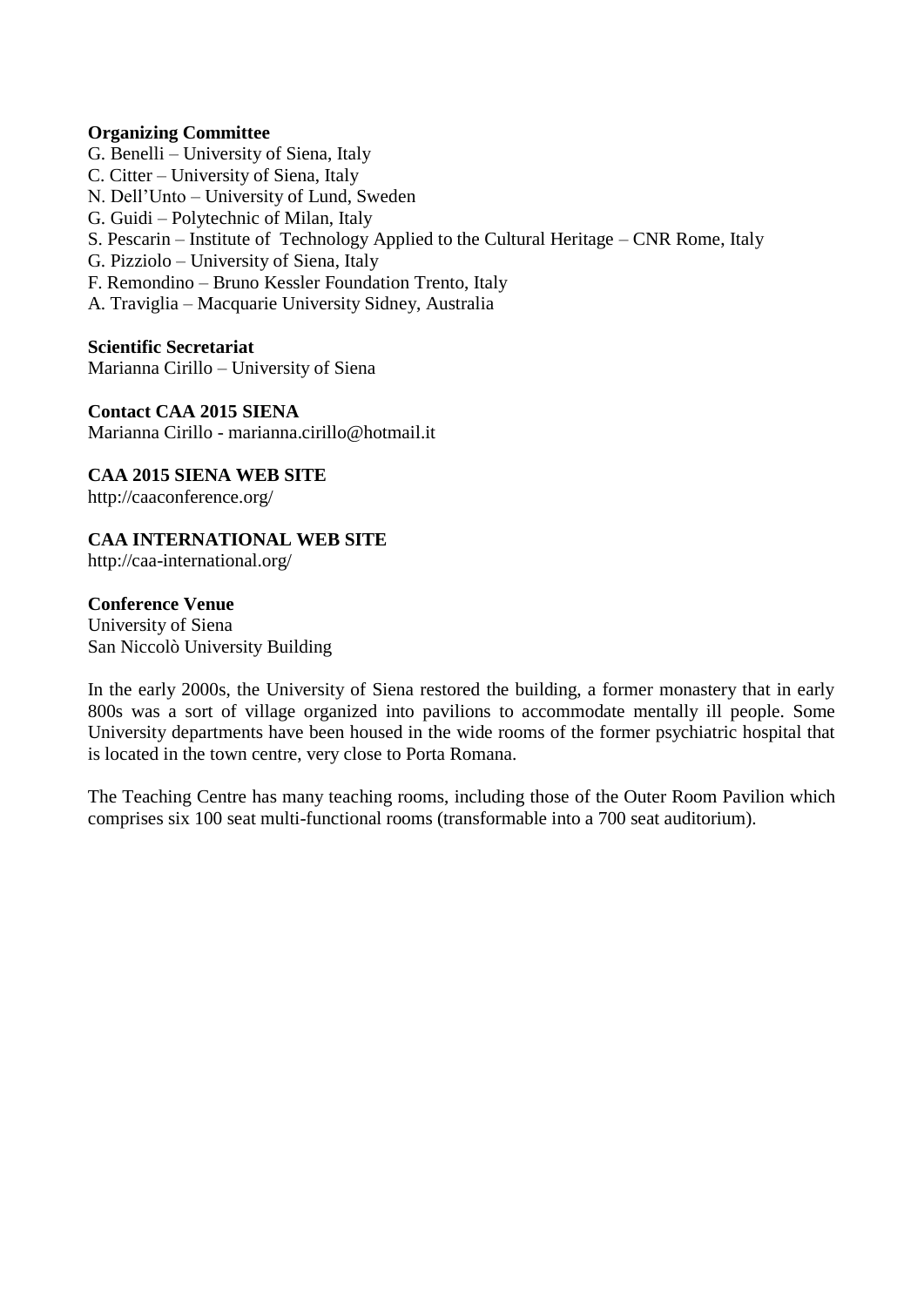Under the High Patronage of











Con il patrocinio di

Provincia di Siena



Sponsored by

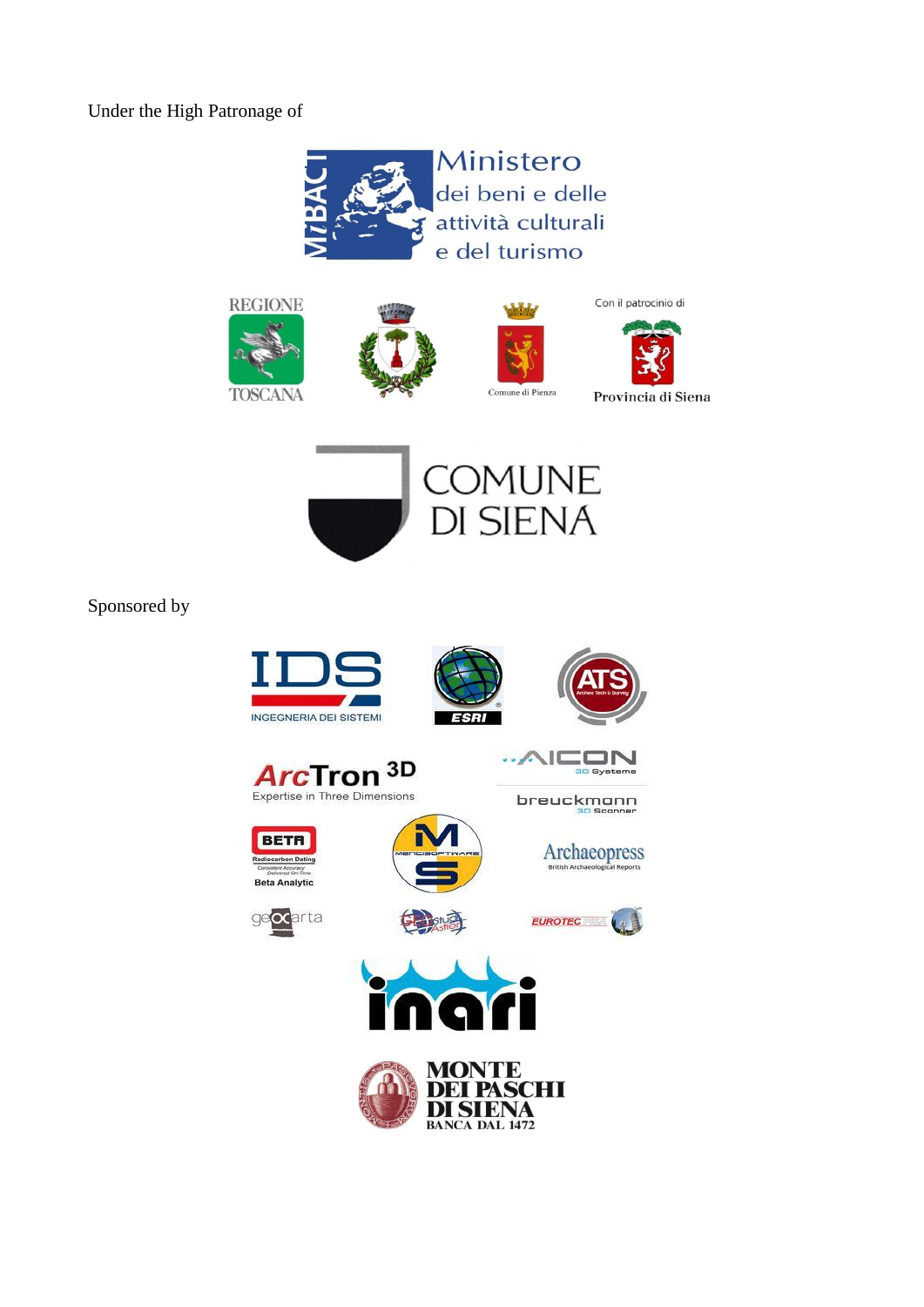# **Monday 30th March – Workshops**

4 slots 1.30 h each

# **8.00-18.30** Registration

# **9.00 – 10.30 / 11.00 - 12.30**

|    | 1. Predictive Techniques for 3D Data Augmentation in Cultural Heritage<br><b>Chair: Theoharis Theoharis</b>                                            | <b>Room A</b> |
|----|--------------------------------------------------------------------------------------------------------------------------------------------------------|---------------|
|    | 2. Hands-On Archaeological Conceptual Modelling 2<br><b>Chair: Cesar Gonzalez-Perez</b>                                                                | <b>Room B</b> |
|    | 3. Storytelling from the earth<br><b>Chair: Giuliano De Felice</b>                                                                                     | Room C        |
|    | 4. 3DHOP – Presenting online high-res 3D models: a crash course<br><b>Chair: Marco Callieri</b>                                                        | <b>Room D</b> |
|    | 5. Introduction to exploratory network analysis for archaeologists using Visone<br><b>Chair: Daniel Weidele</b>                                        | <b>Room E</b> |
|    | 6. UAV Photogrammetry for archaeology and Survey: a state of the art<br><b>Chair: Renato Saleri</b>                                                    | <b>Room G</b> |
|    | $10.30 - 11.00$ Coffee break                                                                                                                           |               |
|    | 12.30 - 13.30 Lunch                                                                                                                                    |               |
|    | $13.30 - 16.30$                                                                                                                                        |               |
|    | 1. The Use of 3D GIS Platforms for Intra-Site Investigation in Archaeology<br>Chair: Nicolò dell'Unto                                                  | <b>Room A</b> |
|    | 2. First steps in agent-based modelling with Netlogo                                                                                                   |               |
|    | <b>Chair: Iza Romanowska</b>                                                                                                                           | <b>Room B</b> |
|    | 3. Data modelling, processing and integration for the knowledge and valorisation of Cultural<br>Heritage in urban area<br><b>Chair: Salvatore Piro</b> | Room C        |
|    | 4. Improving Presentation Skills<br><b>Chair: Philip Verhagen</b>                                                                                      | <b>Room D</b> |
| 5. | Ha(r)ckeology: an hacking approach to open archaeology<br><b>Chair: Gabriele Gattiglia</b>                                                             | <b>Room E</b> |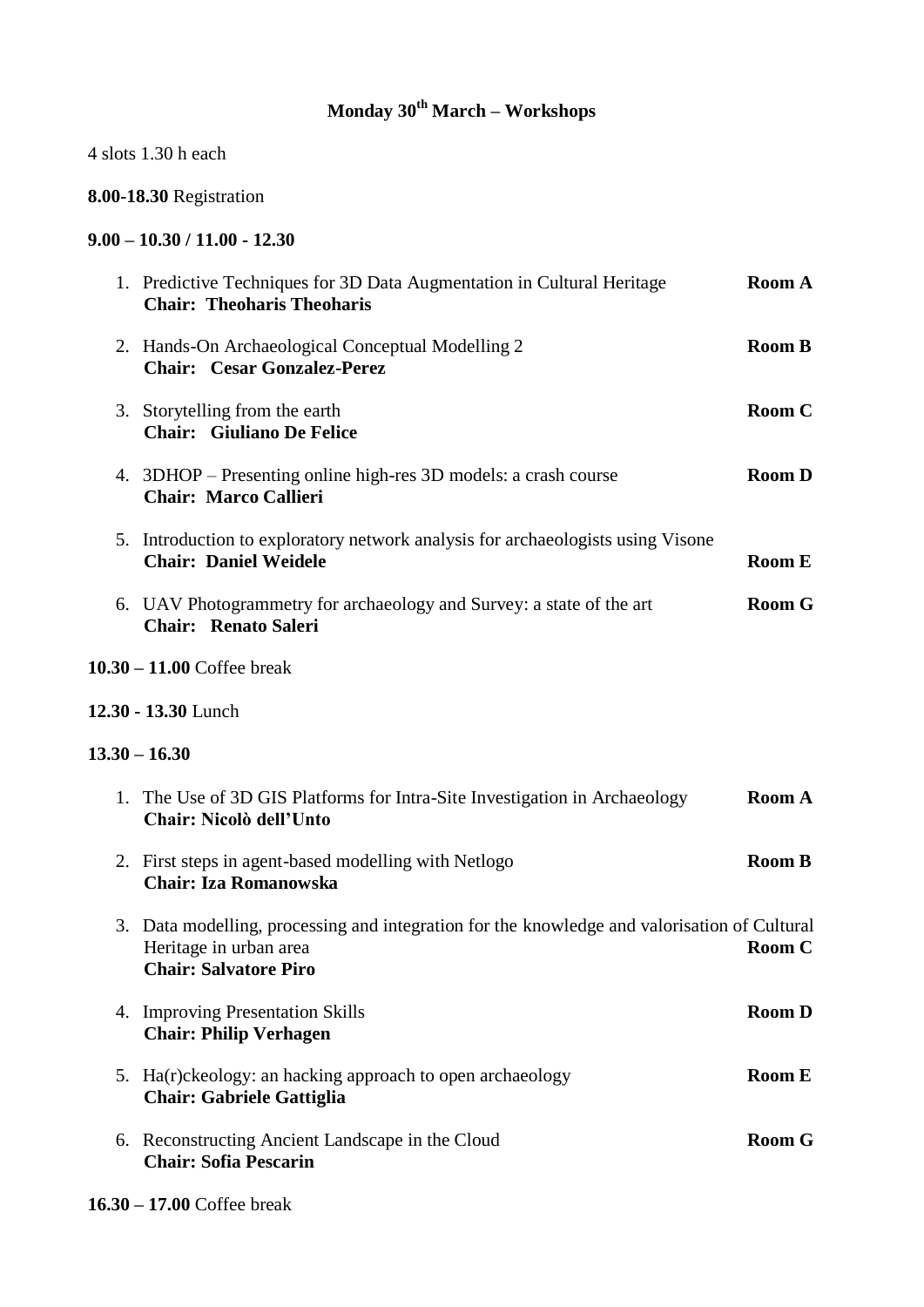# **Monday 30th March**

# **17.30** – **18.00 Conference opening Auditorium Prof. Angelo Riccaboni** - Rector University of Siena **Prof. Gabriella Piccinni** - Humanities Dean University of Siena **Prof. Emanuele Papi** - University of Siena **Dott. Antonia Pasqua Recchia** - MIBACT **Prof**. **Roberto Scopigno –** Institute for Computer Science and Technologies – CNR Pisa **Prof. Stefano Campana -** University of Siena **Prof**. **Gary Lock** – University of Oxford – UK

**18.00 – 19.00** Keynote Lecture **Auditorium**

**Prof. Martin Millett** "Towards a new landscape archaeology?"

**19.30 – 22.00**

Icebreaker Party – Piazza San Francesco 7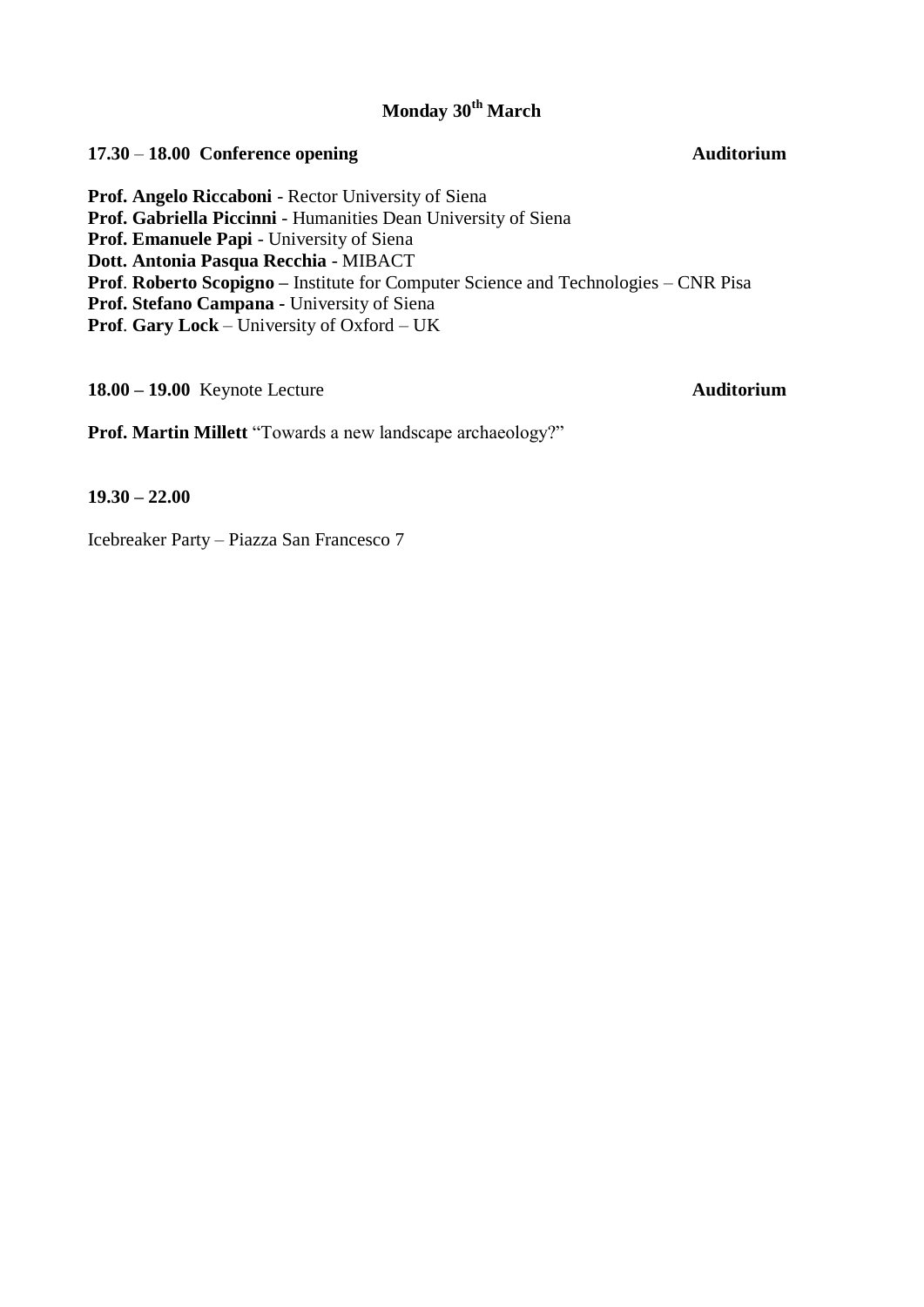### **Tuesday 31 March – CAA 2015 CONFERENCE DAY 1**

Paper 20 min  $+ 5$  min question time Up to 8 parallel sessions  $+$  roundtable 2 Slots 5 papers each in the morning 2 slots 4 papers each in the afternoon

Poster session from 14.30 to 15.00 3 Roundtables 2 Key-note talks

**8.00 – 10.00** Conference registration desk open

#### **9.00-11.00**

#### **2D Linked Data: From interoperable to interoperating Room A**

#### **Chair: Leif Isaksen, Keith May**

- **PHILIPP GERTH, SEBASTIAN CUY** *Connecting Cultural Heritage Data: The Syrian Heritage Project in the IT infrastructure of the German Archaeological Institute*
- **KARSTEN TOLLE, DAVID WIGG-WOLF** *How to move from Relational to Linked Open Data 5 Star – a numismatic example*
- **FLORIAN THIERY, THOMAS ENGEL** *The Labeling System: A bottom-up approach for enriched vocabularies in the humanities*
- **PAUL J CRIPPS, DOUGLAS TUDHOPE** *From interoperable to interoperating Geosemantic resources; practical examples of producing and using Linked Geospatial Data*
- **OLIVIER MARLET, STÉPHANE CURET, XAVIER RODIER, BÉATRICE BOUCHOU-MARKHOFF** *Using CIDOC CRM for dynamically querying ArSol, a relational database, from the semantic web.*

#### **5C Archaeological Theory and Statistical Modelling. Bridging the Gap Room B**

#### **Chair: Catalin Nicolae Popa, Oliver Nakoinz, Laurie Tremblay Cormier**

**TSONI TSONEV**

*The concepts of 'cultural gradient' and 'central place' and their analytical and theoretical implications in archaeological interpretation*

 **JUAN A BARCELÓ, GIACOMO CAPUZZO, BERTA MORELL, AGUEDA LOZANO, KATIA ACHINO**

*The Statistics of Time-to-Event. Integrating the Bayesian Analysis of Radiocarbon data and Event History Analysis methods*

- **JAMES R. ALLISON** *Theories and Models of Prehistoric Exchange*
- **CATALIN NICOLAE POPA, PETER RAMSL** *Iron Age Identity and Statistical Modelling. The Late Iron Age cemetery of Mannersdorf*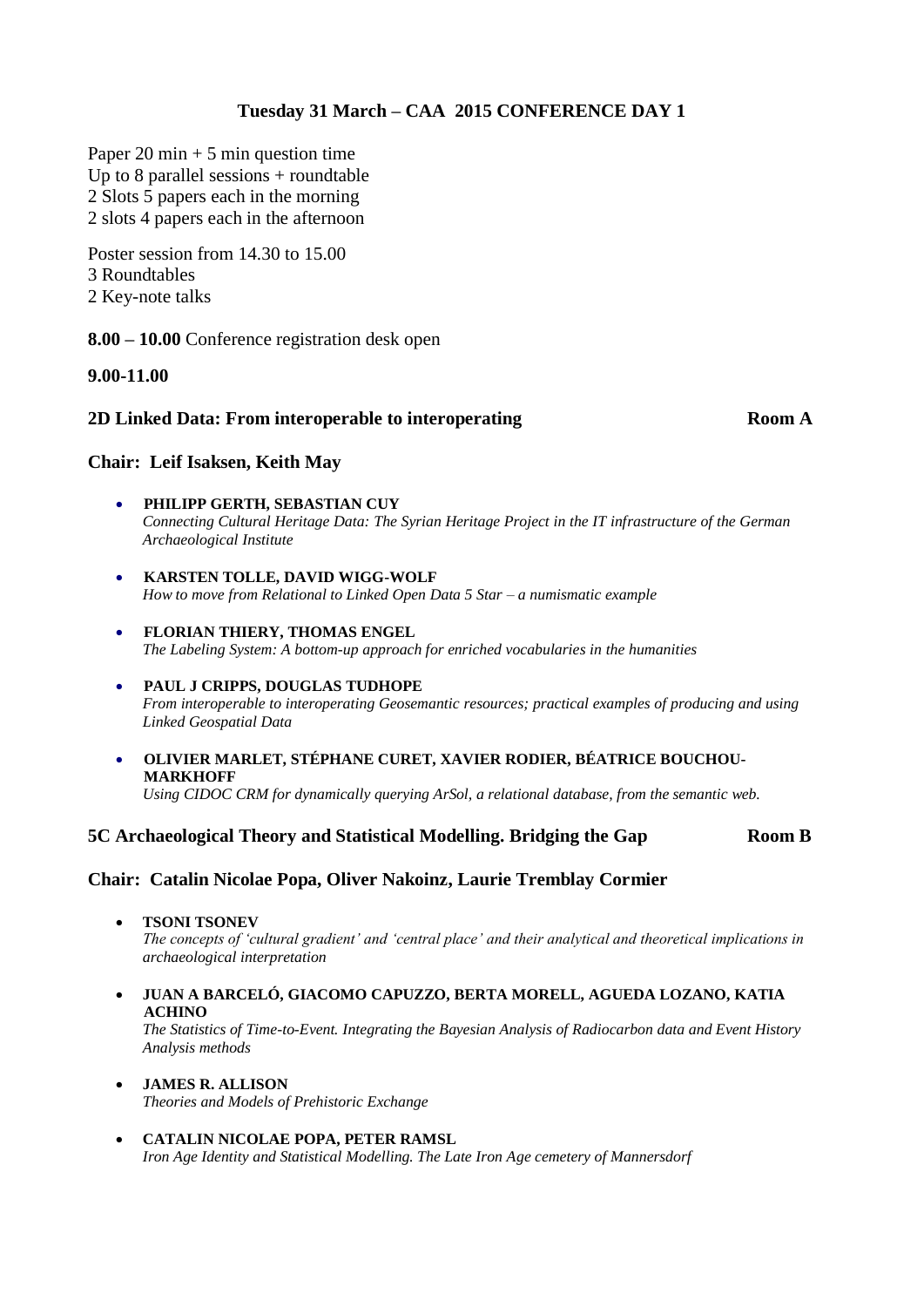#### **5E Homologation and standardization of archaeological cartographic data Room C**

#### **Chair: Giovanni Azzena**

- **GIOVANNI AZZENA, ROBERTO BUSONERA, FEDERICO NURRA, ENRICO PETRUZZI**  *Homogenization of the archaeological cartographic data on a national scale in Italy. The SITAN*
- **ANNE MOREAU** *GIS, one of the answers to the challenge of preventive archaeology? : the attempts of the Inrap*
- **KAMIL NIEDZIÓŁKA** *Polish Archaeological Record and GIS: preparing data for settlement studies in Northern Poland*
- **GIORGIA LEONI** *Standardization for data "quality"? The experience of SITAR Project*
- **SERGIO CAMIZ, PAOLA MOSCATI** *Archaeology and GIS. Methodological and terminological issues*

#### **5K Where Do We Go From Here? Least Cost Paths Revisited Room D**

#### **Chair: Axel G. Posluschny, Philip Verhagen**

- **DIMITRIJ MLEKUŽ, DEVI TAELMAN** *Energyscapes – An energy expenditure approach for the trade of ornamental stone in Central Adriatic Italy*
- **IRMELA HERZOG** *Dispersal versus optimal path calculation*
- **EMMA SLAYTON, VIVIANA AMATI, TERMEH SHAFIE, ULRIK BRANDES, MENNO HOOGLAND, CORINNE HOFMAN** *Least Cost Pathways and the Caribbean Sea: Using least cost pathway modeling to explore reciprocal connections between the Greater and Lesser Antilles.*
- **MARK RAYMON GROENHUIJZEN, PHILIP VERHAGEN** *Through hell and high water: a multimodal transport network in the Dutch Roman limes*
- **SYLVIANE DÉDERIX** *Traveling across archaeological landscapes with the hierarchical communication network*

#### **6D Colour and Space in Cultural Heritage: Interdisciplinary connections. Room E**

#### **Chair: Anna Bentkowska-Kafel**

- **ANNA BENTKOWSKA-KAFEL** *Colour and Space in Cultural Heritage in 6Ds. The interdisciplinary connections*
- **LUCA CIPRIANI, FILIPPO FANTINI, SILVIA BERTACCHI** *A novel method for shadow removal and BRDF simulation of texture from SfM applications*
- **SARAH YOUNAN** *Museums digital repositories and personal identities*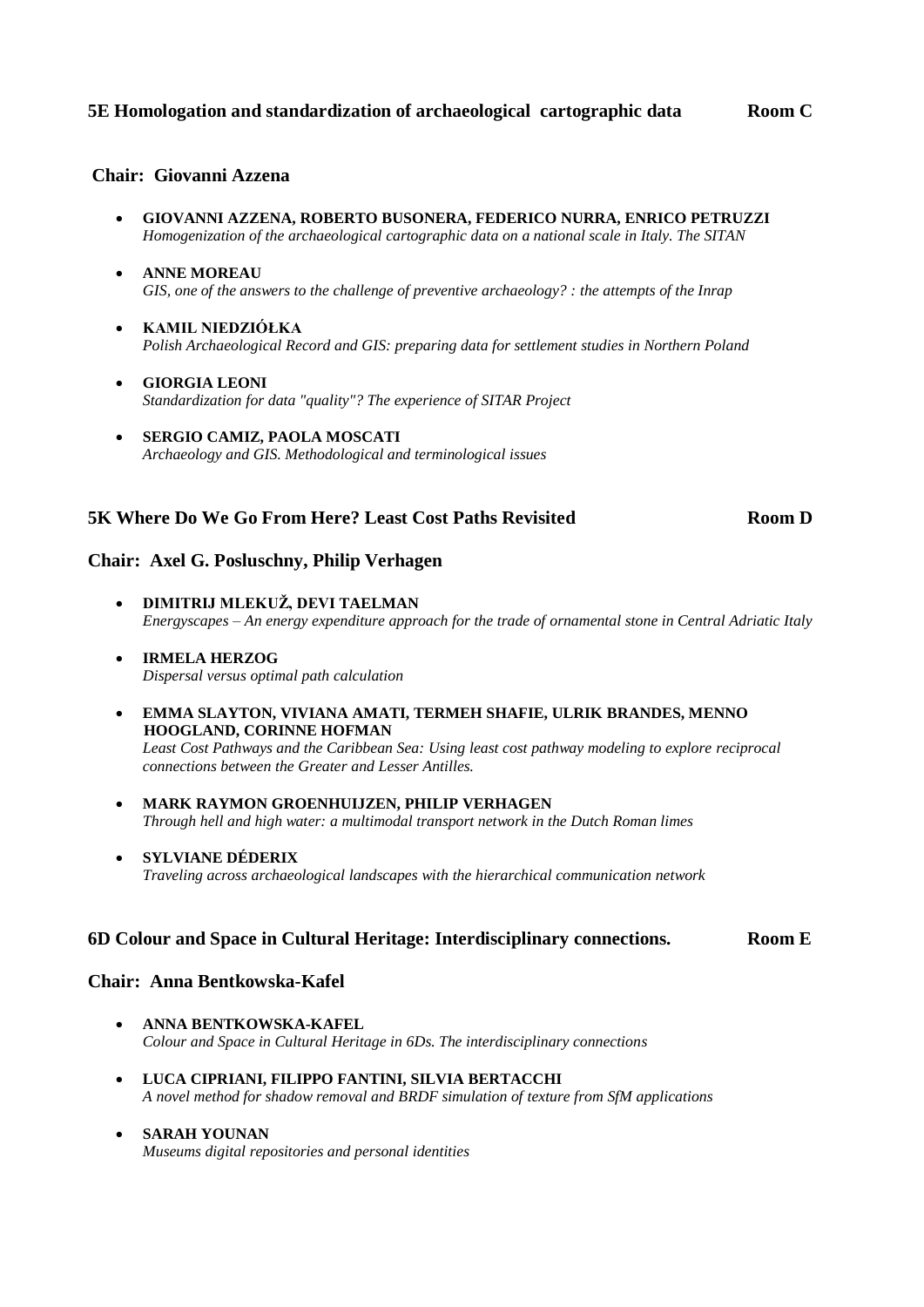- **MARCELLO PICOLLO, ANDREA CASINI, COSTANZA CUCCI, MARINA GINANNI, ELENA PRANDI, MAGNOLIA SCUDIERI, TATIANA VITORINO**  *The use of hyper-spectral imaging technique to reveal concealed layers: a key question for the study of paintings*
- **JONATHAN ROY GRATION, DOUGLAS ALEXANDER CAWTHORNE** *Hidden but not lost; Exploring the Great Hall at Boughton House*

#### **7C Replication: from the past to the digital age <b>Room F**

#### **Chair: Michael Ann Bevivino**

- **ROB SHAW, MICHAEL ANN BEVIVINO, GARY DEVLIN** *Replicating Replicas: from 19th Century plaster cast to 3D digital replica*
- **MARIA CHIARA LIGUORI**  *Manifold digital applications for a multitarget communication: the Etruscan virtual experience*
- **PAOLA DI GIUSEPPANTONIO DI FRANCO**  *The performance of heritage: manipulating 3D digital and printed replicas of artefacts inside museums*
- **STUART JEFFREY**  *Digital replication, aura and authenticity*
- **MHAIRI MAXWELL**

*Digital-Design-Archaeology: integrating digital and traditional making in re-creating a Pictish drinking horn fitting.* 

#### **4E From 3D Scanning of Objects and Monuments to Augmented Reality Theoretical and Methodological Issues of Advanced 3D Imaging Technologies Room G**

#### **Chair: József Laszlovszky**

- **KATALIN TOLNAI** *The Study of the Past in In-depth? – A 3D approach in the integrated interpretation of archaeological data*
- **ANDREAS HADJIPROCOPIS** *Cloud-based 3D Reconstruction of Archaeological sites using photographs from Aerial Surveying, hand-held devices and Open Access Image Repositories*
- **ANESTIS KOUTSOUDIS, FOTIOS ARNAOUTOGLOU, VASILIOS LIAKOPOULOS, ATHANASIOS TSAOUSELIS, GEORGE IOANNAKIS, CHRISTODOULOS CHAMZAS** *Creating 3D replicas of medium-to-large scale monuments for Web-based dissemination within the framework of the 3D-ICONS project*
- **GÁBOR BÖDŐ** *Understanding Heritage through Augmented Reality Development*
- **GARY DEVLIN, ANTHONY CORNS, ROBERT SHAW, PATRICK GRIFFIN** *Modelling Irelands iconic sites: Generating online digital models from massive pointcloud datasets*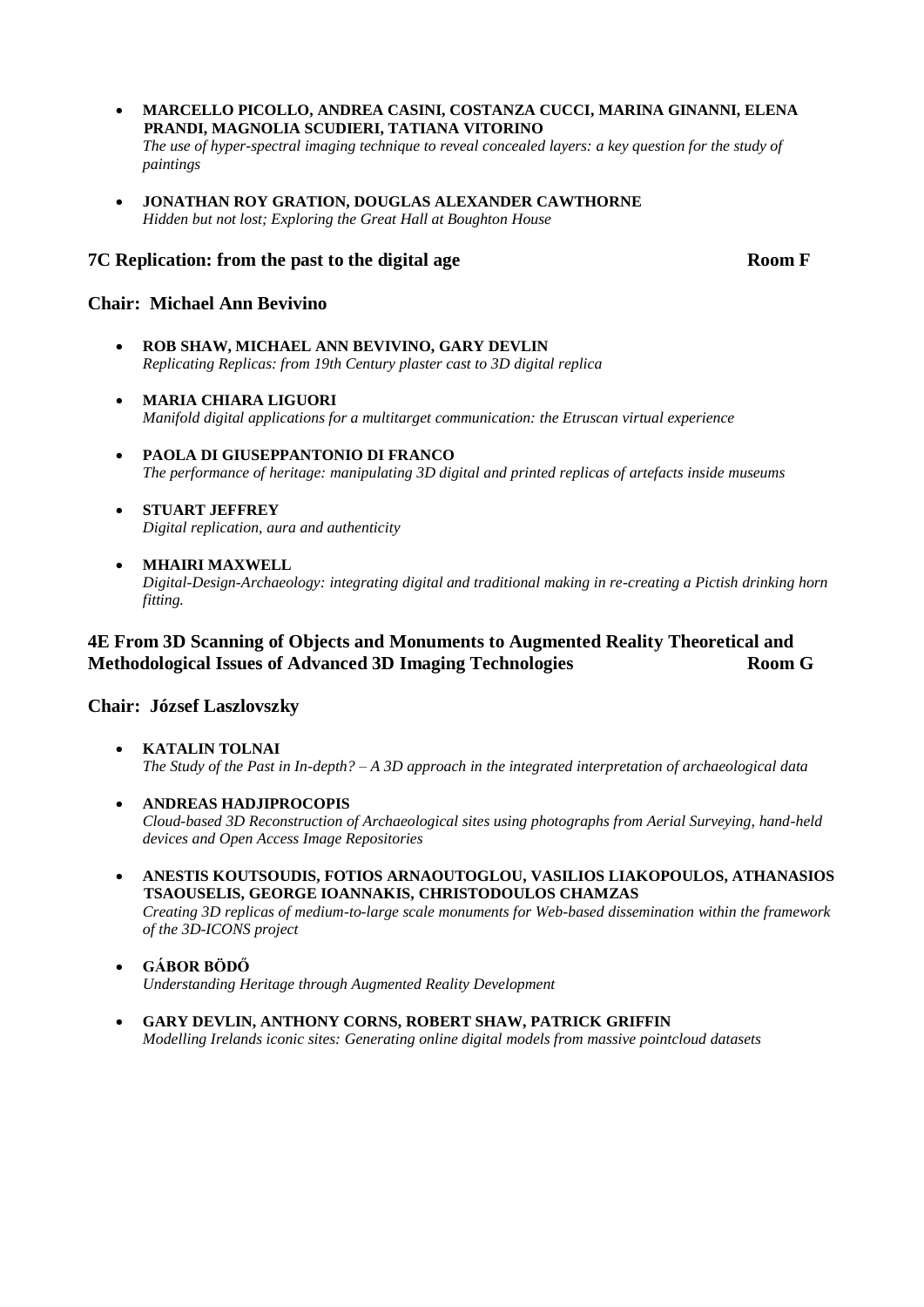#### **11.00-11.30** Coffee break

#### **11.30-13.30**

#### **Keynote speakers - Auditorium**

**11.30 – 12.15** (+15 min question time) **Holly Rushmeier** : "*Computer Graphics Techniques for Analysis"*

**12.30 – 13.15** (+15 min question time) **Maurizio Forte: "***The Digital Mind: towards a new Framework for Neuro-Archaeology"*

**13.30-14.30** Lunch time

**14.30-15.00** Poster session

**15.00-16.40** 

# **3C Computer and rock art studies: data collection, interpretation and communication Room A**

#### **Chair: Andrea Arcà**

- **MARGARITA DIAZ-ANDREU, TOMMASO MATTIOLI** *Archaeoacoustics of rock art: quantitative and qualitative approaches to the acoustics and soundscapes of rock art in the Western Mediterranean*
- **JOHAN LINDERHOLM, PAUL GELADI, CLAUDIA SCIUTO** *Field based Near Infrared analysis of Rock paintings in northern Scandinavia*
- **ENRIQUE CERRILLO-CUENCA, MARCELA SEPÚLVEDA** *Photographic recording and the digital enhancement of pigments: recent applications in the rock art of Northern Chile*
- **PAOLO EMILIO BAGNOLI, ANDREA SAMUELI** *Computer graphics-aided recording of open-air extensive rock-art panels*

### **5M Improving Resolutions: Use and Potentials of Quantitative Methods in Near Eastern Archaeology Room B**

#### **Chair: Simone Bonzano, Alessandro Di Ludovico**

- **SIMONE BONZANO** *The Gis-Archaeologist: methodological and analytical remarks on ancient near eastern highlands.*
- **NAZARIJ BUŁAWKA, BARBARA KAIM** *The Iron Age in Serakhs oasis (Turkmenistan). The preliminary results of the application of Geographic Information System in the study of the settlement pattern of the earliest confirmed occupation of the oasis.*
- **TUNA KALAYCI** *Archaeological Sites and Site Territories: A Remote Sensing Approach for Modelling Production Landscapes*
- **VANESSA JULOUX** *New data mining approach to analyze male or female agency: inventory of action verbs*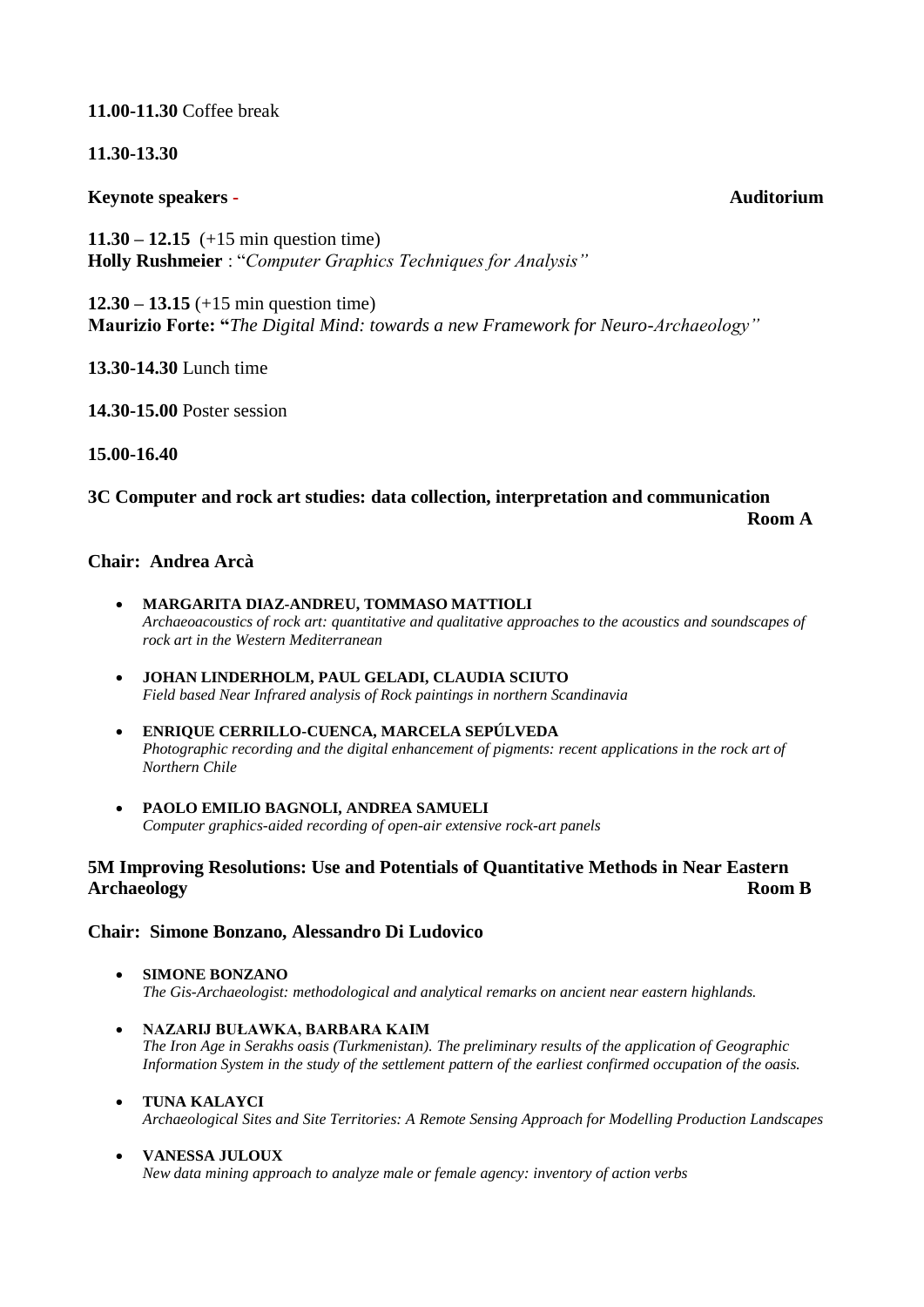#### **4F Geomatics approaches in Latin American Archaeology: the state-of-the-art in Spatial Archaeology Room C**

#### **Chair: Mercedes Farjas**

- **CAROLIN VON GROOTE-BIDLINGMAIER, KLAUS HILBERT, SABINE TIMPF**  *Deriving settlement patterns using environmental information*
- **KAYELEIGH SHARP, MELISSA LITSCHI** *Integrated Technological and Spatial Analysis: Fuzzy Data Mining on the North Coast, Peru*
- **MIŁOSZ GIERSZ, PATRYCJA PRZĄDKA-GIERSZ, WIESŁAW WIĘCKOWSKI, JULIA MARIA CHYLA, ROBERTO PIMENTEL NITA, JACEK KOŚCIUK, ANNA KUBICKA, KRZYSZTOF MISIEWICZ, MIRON BOGACKI, WIESŁAW MAŁKOWSKI** *Geomatic approaches in evaluation and inventorying of pre-Columbian heritage in danger at the coastal deserts of the Ancash Region of Peru*
- **CRISTINA CASTAGNETTI, ELEONORA BERTACCHINI, ELISA BENOZZI, CAROLINA ORSINI, PAOLO ROSSI, ALESSANDRO CAPRA, VERONICA WILLIAMS**  *GPS and GIS for documentation and spatial representation in two valleys of the middle calchaquí basin (salta argentina)*

#### **5G How to reveal geographic relations in Databases on cultural heritage Room D**

#### **Chair: Michael Märker, Espen Uleberg, Volker Hochschild, Mieko Matsumoto**

- **MIEKO MATSUMOTO, ESPEN ULEBERG** *Dynamic Distributions in macro and micro perspective*
- **MIRELLA SERLORENZI, STEFANIA PICCIOLA, ANDREA DE TOMMASI, CRISTIANA CORDONE, FEDERICA LAMONACA, LINO TRAINI, ANDREA VARAVALLO** *Cluster Analysis applications for SITAR Project open archaeological datasets*
- **CHRISTIAN WILLMES, DANIEL BECKER, GEORG BARETH** *Data integration for paleo environmental and archaeological GIS based analysis*
- **MICHAEL MÄRKER, CHRISTIAN WILLMES, VOLKER HOCHSCHILD, GEORG BARETH** *How to exchange data between DB Systems on Early Humans. A case study based on the SFB 806 DB and the ROCEEH ROAD system*

#### **4C Formal approaches to visibility analysis in ancient architectural spaces and cultural landscapes Room E**

#### **Chair: Giacomo Landeschi, Eleftheria Paliou**

- **GIACOMO LANDESCHI, NICOLÒ DELL' UNTO, DANIELE FERDANI** *A vector-based pipeline for assessing visibility: a 3D GIS perspective*
- **HEATHER RICHARDS-RISSETTO, MICHAEL AUER, JENNIFER VON SCHWERIN, NICOLAS BILLEN, LUKAS LOOS, ALEXANDER ZIPF** *MayaArch3D: Web based 3D Visibility Analyses in Ancient Cityscapes – the role of visible structures at the Maya Site of Copán, Honduras*
- **NICOLÒ DELL' UNTO** *Using different eyes: the case of the medieval Cathedral of Dalby*
- **RODRIGO MORA**  *The development of 3D VGA tools: an application in a case of weak heritage in Valparaiso, Chile*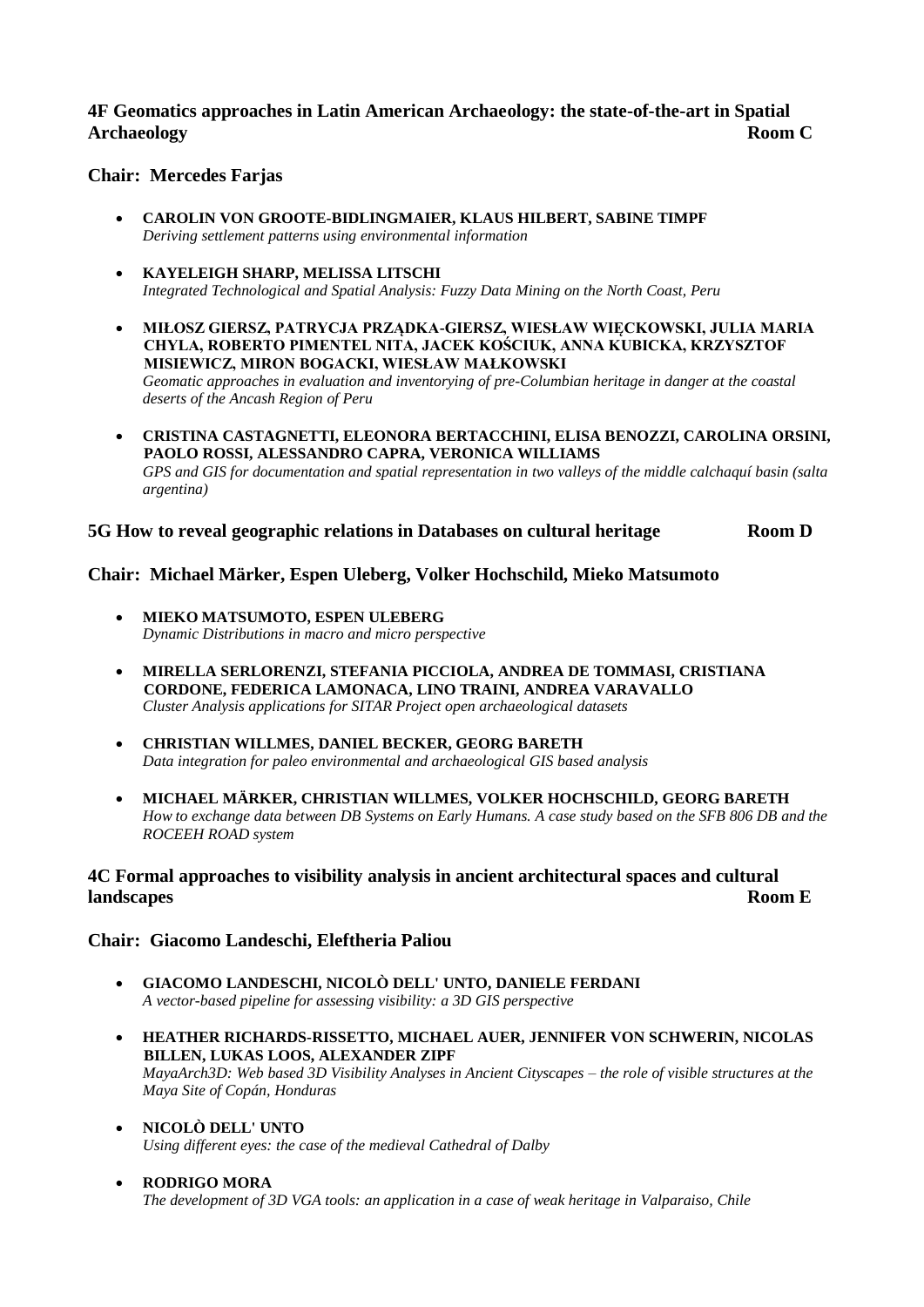#### **7A Teaching digital archaeology - digitally teaching archaeology Room G**

#### **Chair: Karsten Lambers, Hans Kamermans**

- **RONALD VISSER** *Teaching digital archaeology digitally*
- **DOUG ROCKS-MACQUEEN** *Teaching Archaeology Online with Virtual Learning Environments*
- **SORIN HERMON, KYPRIANOS KOUNTOURIS, PANAYOTIS KYRIAKOU** *Teaching or being taught? Experiences with digital archaeology at a primary school in Pyrga, Cyprus*
- **MATTHIAS LANG, DIETA SVOBODA, JASON T. HERRMANN, JÖRG BOFINGER** *Teaching Digital Methods in the Field - The Tübingen approach*

#### **7C Replication: from the past to the digital age <b>Room F**

#### **Chair: Michael Ann Bevivino**

- **SOFIA PESCARIN, IVANA CERATO** *Archaeological Museums: requirements, expectations, digital perspectives*
- **PABLO ROCES COTO, MERCEDES FARJAS ABADÍA, SABAH JASIM** *Digital representation of archaeological pieces: 3D modelling, replicas and metrics*
- **STEFANIA POESINI, LUCIA SARTI, VINCENZO DE TROIA, PAOLO MACHETTI** *Computer applications for multisensory communication on cultural heritage*
- **TEIJA TUULIA OIKARINEN** *Utilisation of a game engine for archaeological visualisation*

#### **8C Digital methods in exploring and explaining the development of protourban centres**

**Room 14**

#### **Chair: Ulla Maarit Rajala, Jorn Seubers**

- **JORN SEUBERS** *By the grace of the plough*
- **ANGELO AMOROSO** *Markers to define the proto-urban centers and their territory in Latium Vetus*
- **ULLA MAARIT RAJALA** *The Final Bronze Age – Early Iron Age transition in southern and northern Etruria: GIS, territories, agricultural production and settlement change*
- **ALESSANDRO GUIDI, FRANCESCA FULMINANTE, SERGI LOZANO, LUCE PRIGNANO** *Networks and Urbanization in Etruria and Latium vetus (1175/1150-500 BC)*

#### **ROUNDTABLE 2 -** Arches Heritage Inventory and Management System **Room 15 Chair: Phil Carlisle, Dominic Oldman, Stephen Stead, Dennis Wuthrich**

**16.40-17.00** Coffee break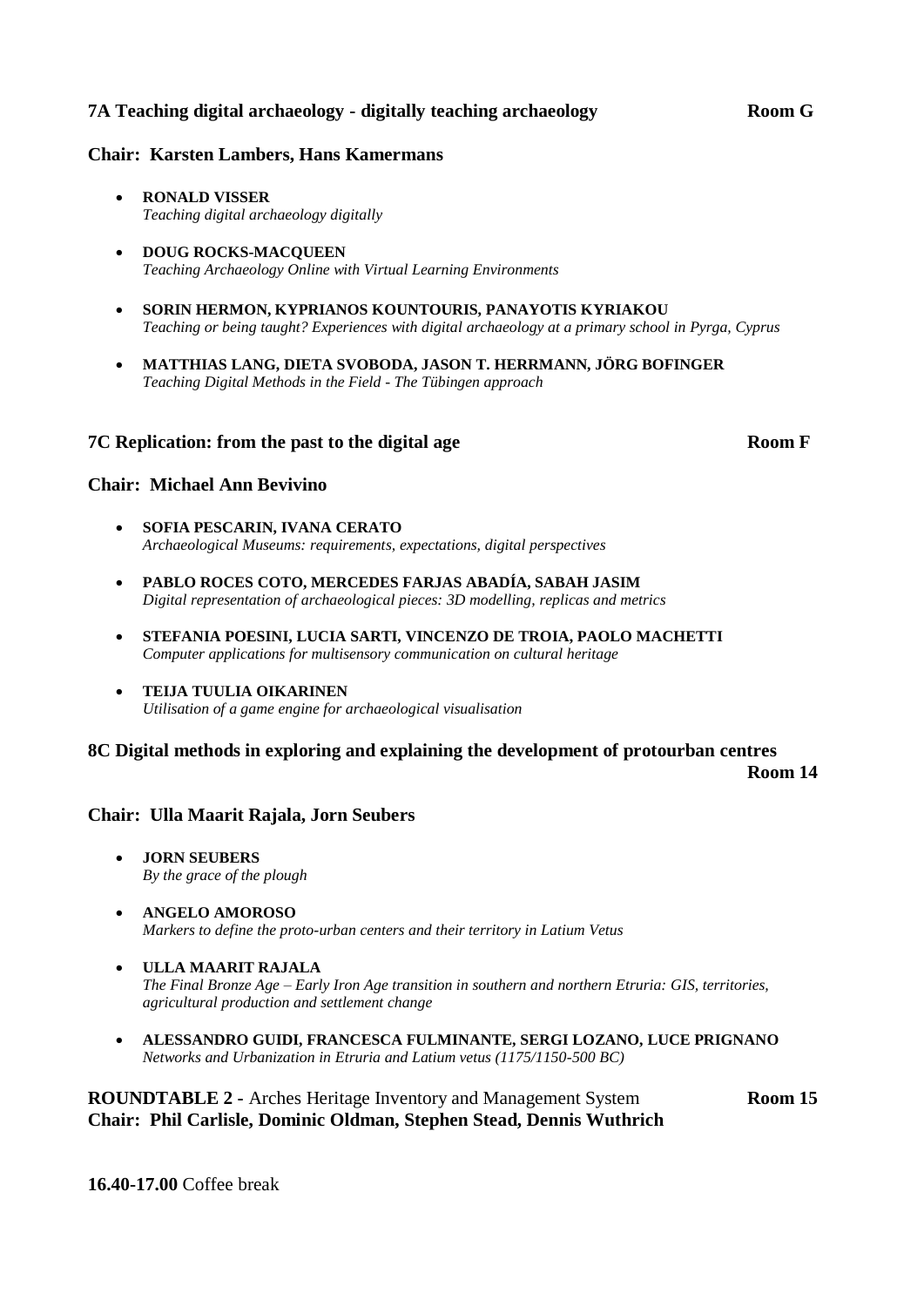#### **17.00-18.40**

#### **3C Computer and rock art studies: data collection, interpretation and communication**

**Room A**

#### **Chair: Andrea Arcà**

- **ALEXANDER PAKHUNOV** *Simple and low-cost method for the tracking of biological activity on cave art sites*
- **FRANK BOOCHS, STEFANIE WEFERS, BURKHARD TIETZ, TOBIAS REICH** *Support of Petroglyph analysis through processing and viewing of 3D scans*
- **ANDREA ARCÀ** *Digital practices for the study of the Great Rock of the Naquane National Park, Valcamonica - Italy: from graphic rendering to figure cataloguing*

#### **4F Geomatics approaches in Latin American Archaeology: the state-of-the-art in Spatial Archaeology Room C**

#### **Chair: Mercedes Farjas**

 **JENNIFER VON SCHWERIN, MICHAEL AUER, NICOLAS BILLEN, LUKAS LOOS, HEATHER RICHARDS-RISSETTO, MARKUS REINDEL, ALEXANDER ZIPF, FABIO REMONDINO, BELEN JIMENEZ FERNANDEZ PALACIOS** 

*A 4DWebGIS for the Documentation and Analysis of Complex Archaeological Sites*

 **GUADALUPE ZETINA-GUTIERREZ, PATRICIA CASTILLO-PEÑA**  *Geomatics at conservation and study of domestic context of core and periphery of El Tajín, Veracruz; México: Research based in GIS, LIDAR and Photogrammetry.*

#### **5G How to reveal geographic relations in Databases on cultural heritage Room D**

#### **Chair: Michael Märker, Espen Uleberg, Volker Hochschild, Mieko Matsumoto**

- **ERIC ANDREW RODRIGUEZ** *Reconstructing "Cultural Wetlands": New Palaeogeographic Models for the Humber Estuary*
- **CRISTIANO BENEDETTO DE VITA, VINCENZO AMATO, FRANCESCA FILOCAMO, ALFONSO SANTORIELLO, FRANCESCO ULIANO SCELZA, FRANCESCO MELE** *Archaeology, Geomorphology and Palaeosurfaces: studies: a multidisciplinary approach for understanding the ancient Laos territory.*

#### **7A Teaching digital archaeology - digitally teaching archaeology Room G**

#### **Chair: Karsten Lambers, Hans Kamermans**

- **KRZYSZTOF MISIEWICZ, WIESŁAW MAŁKOWSKI, URSZULA ZAWADZKA-PAWLEWSKA, JULIA MARIA CHYLA** *How to teach GIS to archaeologists*
- **HERVE TRONCHERE, EMMA BOUVARD, STÉPHANE MOR, AUDE FERNAGU** *From the Excavation to the Scale Model: a digital Approach*
- **FRANÇOIS DJINDJIAN** *3D Archaeology teaching at the Paris 1 Pantheon Sorbonne University*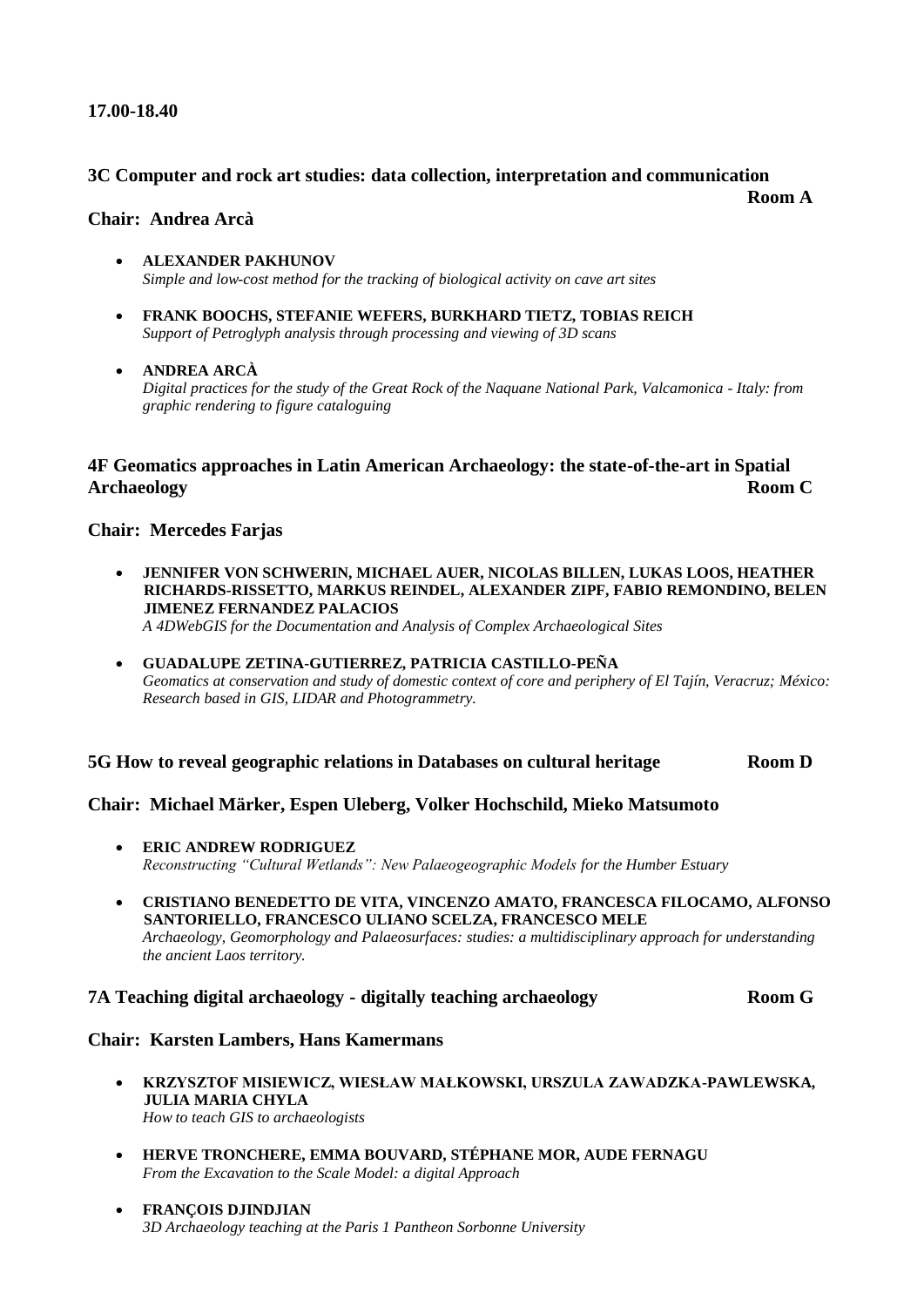#### **EVA PIETRONI, DANIELE FERDANI, AUGUSTO PALOMBINI, MASSIMILIANO FORLANI, CLAUDIO RUFA**

*Lucus Feroniae and Tiber Valley virtual musem: from documentation and 3D reconstruction, up to a novel approach in storytelling, combining virtual reality, cinematographic rules, interaction and "ugmented" perception of the archaeological context*

### **8C Digital methods in exploring and explaining the development of protourban centres Room 14**

#### **Chair: Ulla Maarit Rajala, Jorn Seubers**

 **MARIZA CHRISTINA KORMANN, STELLA KATSAROU, DORA KATSONOPOULOU, GARY LOCK**  *Structural Integrity Modelling of an Early Bronze Age "Corridor House" in the Peloponnese*

 **ANDREAS VIBERG, ULLA RAJALA, ARJA KARIVIERI, ELENA SORGE, ALESSANDRO FURIESI, LENA HOLMQUIST, MARIA LOWE FRI**

*The Stockholm Volterra Project–geophysics, photogrammetry and GIS mapping in exploring the historic centre of Volterra, Italy, from the Etruscan to the medieval period*

 **WOJCIECH EJSMOND, JULIA MARIA CHYLA, TEODOZJA RZEUSKA, DAWID FELIKS WIECZOREK, PIOTR WITKOWSKI, MARCIN JAKUB ORDUTOWSKI, MARZENA OŻAREK-SZILKE, DANIEL TAKACS**

*Gebelein Archaeological Site Complex in Egypt – Shift from Capital of Predynastic, through Capital of Protostate to Administrative Centre in Dynastic Era*

 **LISA FISCHER**  *Creating Virtual Williamsburg: Modeling an Eighteenth-Century American City in 3D*

#### **6B New advancements in computational imaging Room B**

#### **Chair: James Miles, Hembo Pagi**

- **SCOTT MADRY, ELIZABETH JONES, AMANDA TICKNER** *Archaeological Public Outreach, Education, and Research using the Liquid Galaxy Display System*
- **GEORGE- ALEXIS IOANNAKIS, ANESTIS KOUTSOUDIS, BLAŽ VIDMAR, FOTIS ARNAOUTOGLOU, CHRISTODOULOS CHAMZAS** *Enhancing Multi- Image Photogrammetric 3d Reconstruction Performance on Low-Feature Surfaces*
- **ROBERT BEWLEY**  *Endangered Archaeology in the Middle east and North Africa*
- **PIOTR WITKOWSKI, JULIA MARIA CHYLA, WOJCIECH EJSMOND, DAWID FELIKS WIECZOREK** *The Combination of the RTI techniques and DStretch algoritms and Near Infrared imaginary in Gebelein Archaeological Project*

#### **ROUNDTABLE 4 -** Simulating the Past: Complex Systems Simulation in Archaeology

**Room 15**

### **Chair: Iza Romanowska, Juan Anton Barceló**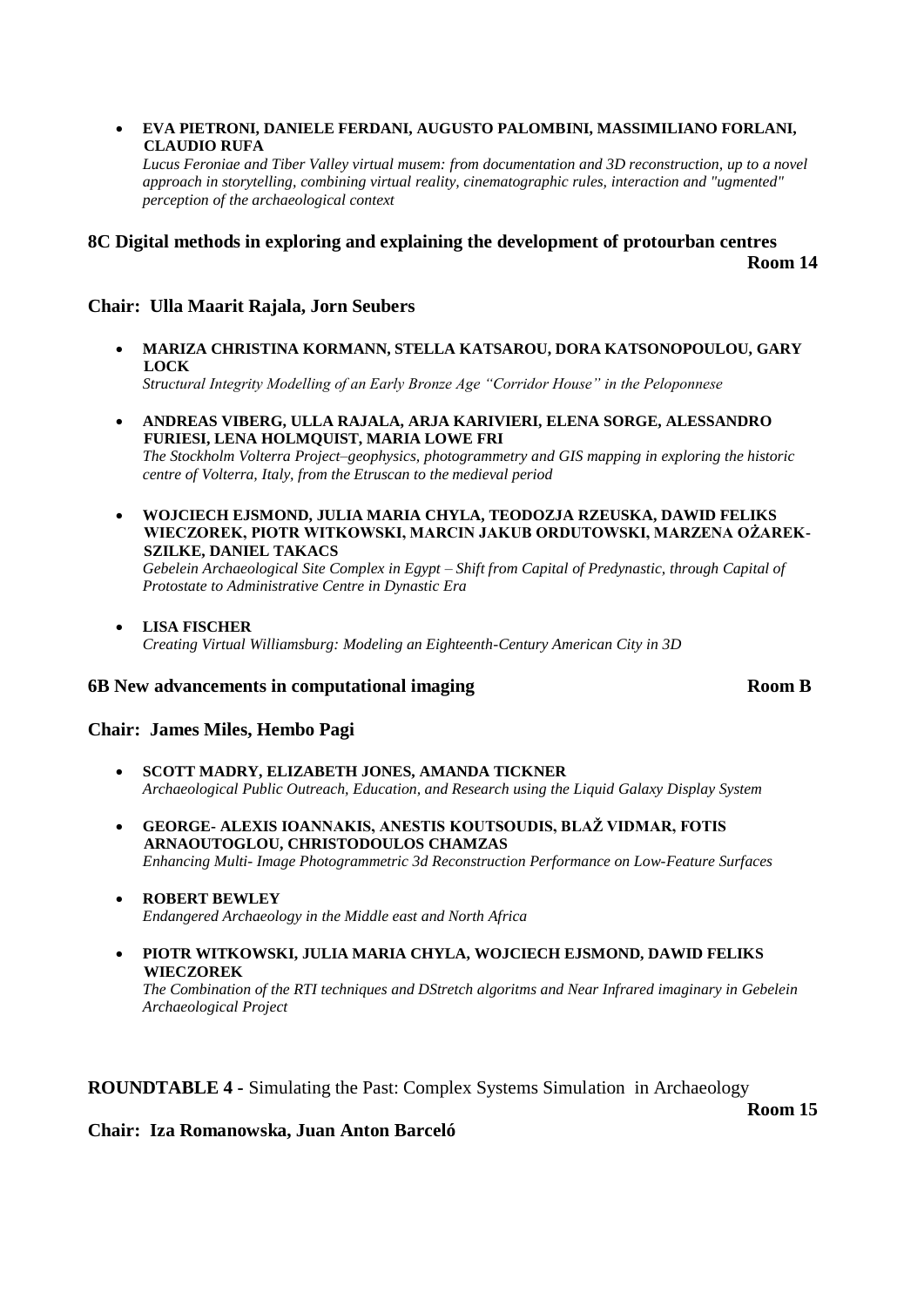**ROUNDTABLE 6 -** Thinking between the lines: conceptualising the future of archaeological databases **Room E Chair: Alan Greene, Ian Johnson**

#### **18.00-19.00**

**Book Presentation:** 

**Pizziolo G.** and **Sarti L**. (eds) "*Predicting prehistory. Predictive models and field research methods for detecting prehistoric contexts, Proceedings of the International Workshop, Grosseto (Italy), September 19-20 2013*", Millenni studi di archeologia preistorica, 11, Museo e Istituto Fiorentino di Preistoria "Paolo Graziosi", Firenze 2015.

**19.30 – 20.30** Duomo tour (further info on CAA web site)

 **Room E**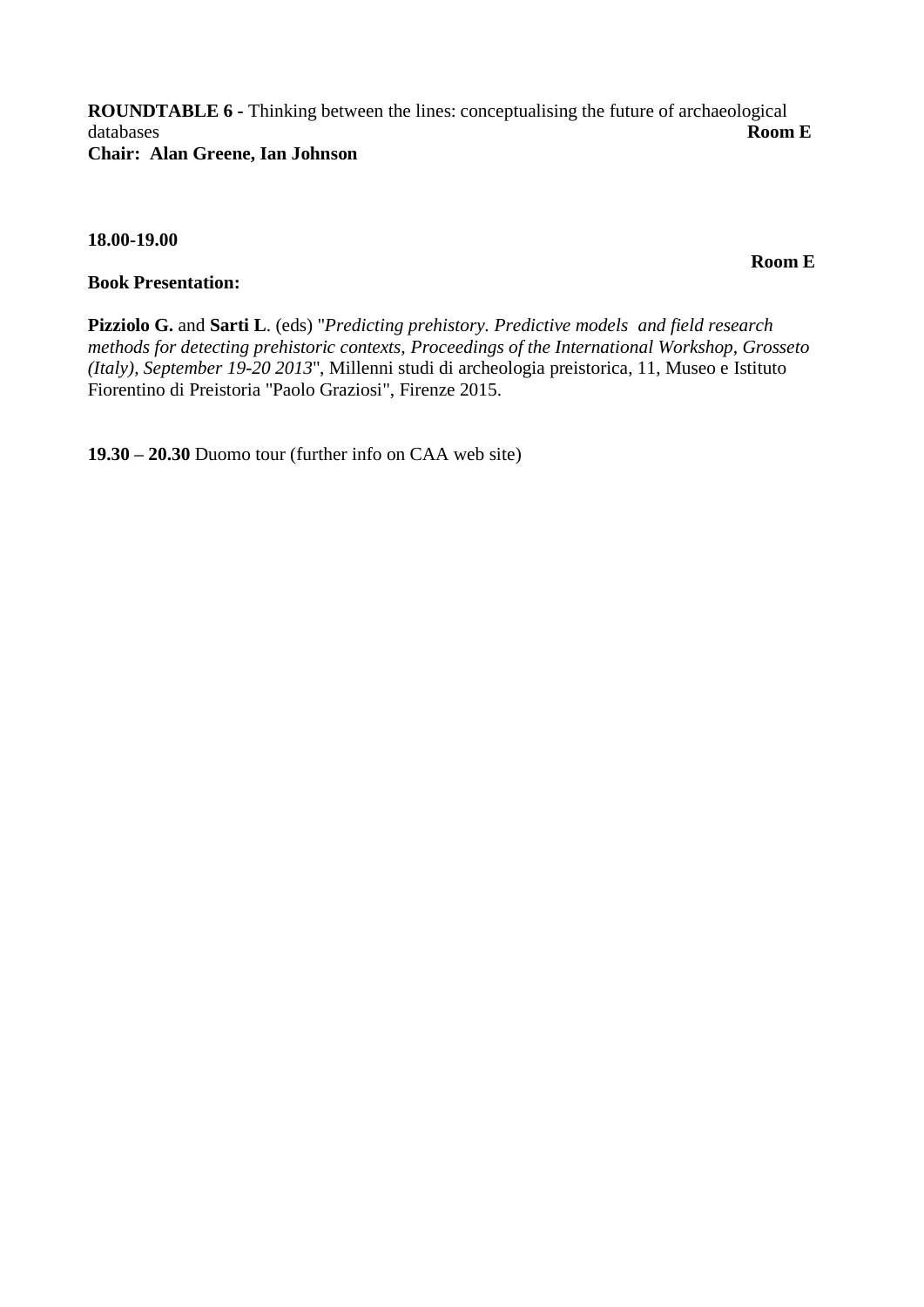# **Wednesday 1st April – CAA 2015 CONFERENCE DAY 2**

Paper 20 min  $+ 5$  min question time Up to 8 parallel sessions  $+$  roundtable 2 Slots 5 papers each in the morning 2 slots 4 papers each in the afternoon

Poster session from **14.30 to 15.00** 2 Roundtables 1 Key-note talk

**8.00 – 10.00** Conference registration desk open

#### **9.00-11.00**

#### **1A Digital frontiers in maritime archaeology Room A Room A**

#### **Chair: Crystal Safadi**

 **ØYVIND ØDEGÅRD, ASGEIR J. SØRENSEN, MARTIN LUDVIGSEN, STEIN M. NORNES**  *Underwater Robotics in Marine Archaeology*

#### **MADELINE MCALLISTER**

*Virtual diving: Analysis of the archaeological value in image-based digital recording and reconstruction of underwater shipwreck sites in Western Australia*

# **CRYSTAL SAFADI**

*An evaluation of the maritime accessibility and protection afforded by bronze age and iron age levantine harbours*

#### **PAT THOMAS TANNER**

*3D Scanning, Contact Digitising and Advanced 3D Digital Modelling for the reconstruction and Analysis of Boats and Ships*

 **CARLO BELTRAME, ELISA COSTA, FRANCESCO GUERRA, PAOLO VENIER** *Underwater photogrammetry applied on two cargos of marble of Roman age*

#### **2A Interdisciplinary methods of data recording, management and preservation Room B**

#### **Chair: Cindy Nelson-Viljoen, Marta Lorenzon**

- **LIAT WEINBLUM, STEFAN MÜNGER** *DANA (Digital Archaeology and National Archives) – A New Software Tool for Field Archaeologists*
- **FRANCESCA ANICHINI, GABRIELE GATTIGLIA** *Preserving Italian archaeological open data: the MOD solution.*
- **GIULIANO DE FELICE, ANDREA FRATTA** *A dig in archive. The case of Herdonia*
- **KANG LI** *Computer-assisted archaeological line drawing by viewpoint-related feature extracting method*

#### **ENORA MAGUET**

*Palaeoenvironmental records and PHP possibilities: results and perspectives on an online bioarcheological database*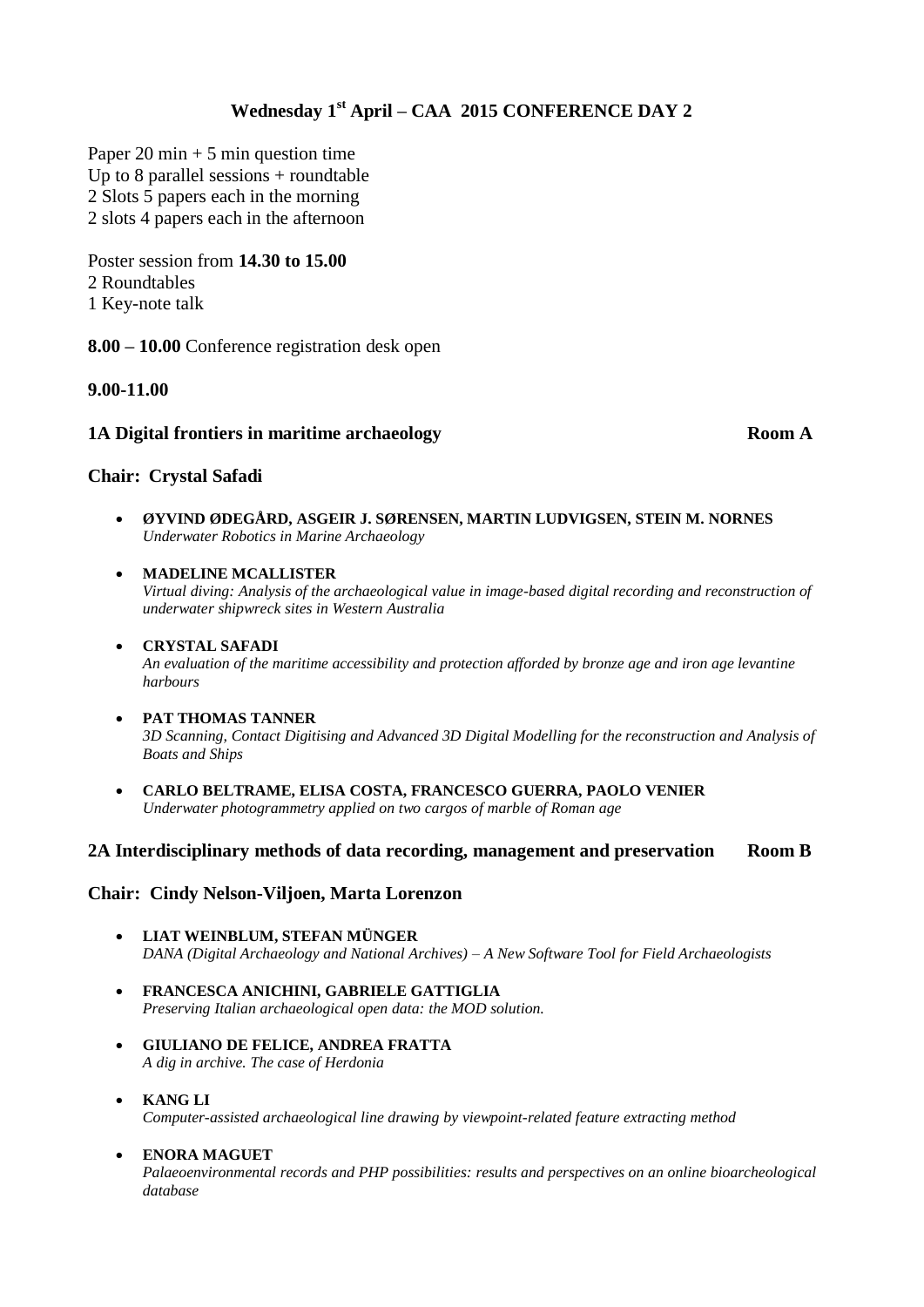#### **4A Managing archaeological 3d models Room C**

#### **Chair: Andrea D'Andrea, Franco Niccolucci, Achille Felicetti**

- **ANDREA D'ANDREA**  *Providing 3D content to Europeana*
- **ACHILLE FELICETTI**  *MaDAM: A new generation Digital Asset Management for Cultural Heritage*
- **ATHANASIOS TSAOUSELIS, KONSTANTINOS STAVROGLOU, ANESTIS KOUTSOUDIS, FOTIOS ARNAOUTOGLOU, ANASTASIA MICHAILIDOU, DESPOINA TSIAFAKIS, CHRISTODOULOS CHAMZAS** *The 3D Icons Portal: A Web tool for the dissemination of European 3D Cultural Heritage Objects*
- **BRITT LONNEVILLE, BERDIEN DE ROO, CORNELIS STAL, BART DE WIT, ALAIN DE WULF, PHILIPPE DE MAEYER**  *Google Earth and KML as GIS tools for archaeological 3D models*

#### **5H Geographical and temporal network science in archaeology Room D**

#### **Chair: Tom Brughmans, Daniel Weidele**

- **PETER BIKOULIS** *Hypothesis Testing and Validation in Archaeological Networks*
- **DANIEL WEIDELE, MEREKE VAN GARDEREN, ULRIK BRANDES** *Network Science in Archaeology: A Case Study Replication*
- **TOM BRUGHMANS** *MERCURY: an agent-based network model of tableware trade in the Roman East*
- **SÉBASTIEN PLUTNIAK, JOSÉPHINE CARO, CLAIRE MANEN** *Assessing the relevance of a stratigraphy by network analysis of conjoin relations between archaeological objects*
- **SERGI LOZANO** *Applying spectral analysis in archaeology. The urbanization process in Central Italy*

#### **5I Interpreting the unstructured: new methods and tools for intrasite spatial analysis of palaeosurfaces Room E**

#### **Chair: Giovanna Pizziolo, Blankholm Hans Peter, Lucia Sarti, Nicoletta Volante**

- **HANS PETER BLANKHOLM** *Intrasite spatial analysis past and present: an overview*
- **MICHAL BIRKENFELD, NIGEL ADRIAN GORING-MORRIS** *Stratigraphy and spatial analysis at the PPNB site of Kfar HaHoresh, Israel*
- **KATIA FRANCESCA ACHINO, JUAN ANTONIO BARCELÓ** *Predicting the accumulative consequences of abandonment processes. Intrasite analysis of lakeside settlements*
- **REBECCA J S CANNELL, JAN BILL**
	- *The geochemistry of deposition: functions and phases identified by geochemistry and spatial analysis in the proto-urban Viking Age settlement near Gokstad, Norway.*
- **GIOVANNA PIZZIOLO, LUCIA SARTI, NICOLETTA VOLANTE** *Intrasite analysis in the Florentine Plain: from data integration to palaeosurfaces interpretation*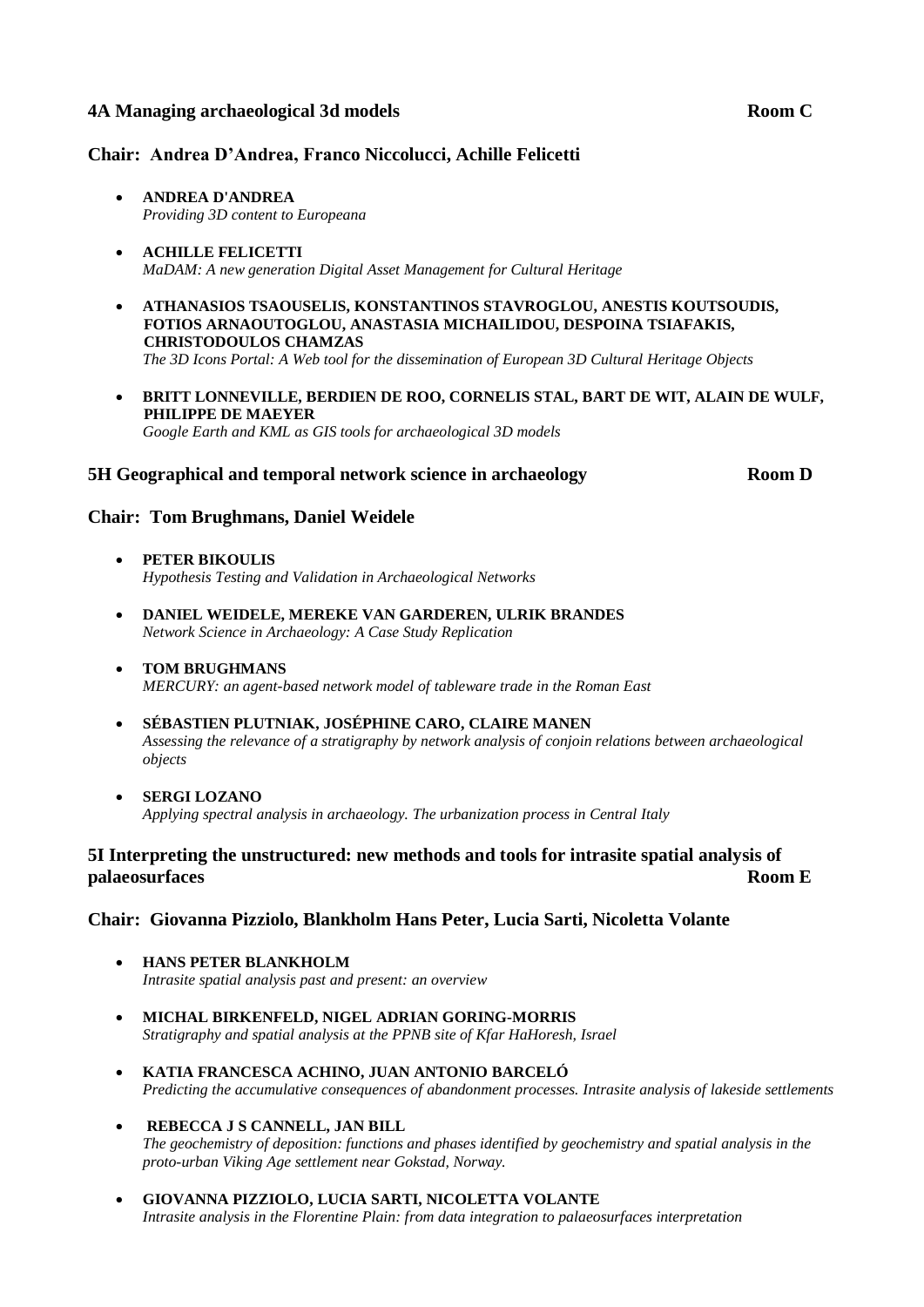#### **5L Modelling large-scale human dispersals: data, pattern and process Room F**

#### **Chair: Michael Maerker, Christine Hertler, Iza Romanowska**

#### **• BENJAMIN DAVIES**

*"Reediness is not a Polynesian character": Modelling Pacific Island settlement and potential effects of spatiotemporal constraints on survival and human body dimensions*

#### **FULCO SCHERJON** *Large scale population modelling in the deep past. Issues and concerns. HomininSpace, a case study in points.*

- **GIACOMO CAPUZZO, JUAN ANTONIO BARCELÓ** *Adoption of innovations and expansive phenomena in the 2nd millennium BC in Central and Western Europe.*
- **MICHAEL MÄRKER, MICHAEL BOLUS** *What can we learn about the environmental preferences of Neanderthals and Modern Humans using stochastic modeling?*
- **THOMAS G. WHITLEY, GEOFF AVERN, CHRISTINE MARKUSSEN, KATIE SIMON** *Modelling in Le Mandement: Using GIS and Geophysics to Examine Caesar's Campaign against the Helvetii in 58 BC*

#### **9A Towards a Theory of Practice in Applied Digital Field Methods Room G**

#### **Chair: James Stuart Taylor, Nicolò Dell'Unto**

- **AMANDA CLARKE, MICHAEL JOHN RAINS** *The Use of Digital Technologies in the Silchester Town Life Project*
- **DANIELE FERDANI, GIOVANNA BIANCHI** *Recording, preservation and interpretation of a medieval archaeological site integrating different 3d technologies*
- **SORIN HERMON, LOLA VICO, FRANCO NICCOLUCCI** *On the intricacies of scientifically 3D modelling a building from the past and formally representing its underlying reasoning process – The Santa Cristina sanctuary site (Sardegna, Italy) as a case-study*
- **JEROEN DE REU** *Image-based 3D reconstruction: the future of archaeological excavation practice?*
- **FABRIZIO GALEAZZI**

*Finding a Place for the New: Integrating 3D recording techniques with traditional practices of archaeological documentation.*

**ROUNDTABLE 3 -** The whole is other than the sum of its parts: where is the spatial data infrastructure for cultural heritage? **Room 14**

#### **Chair: Peter McKeague, Stefano Campana**

**11.00-11.30** Coffee break

**11.30-13.30**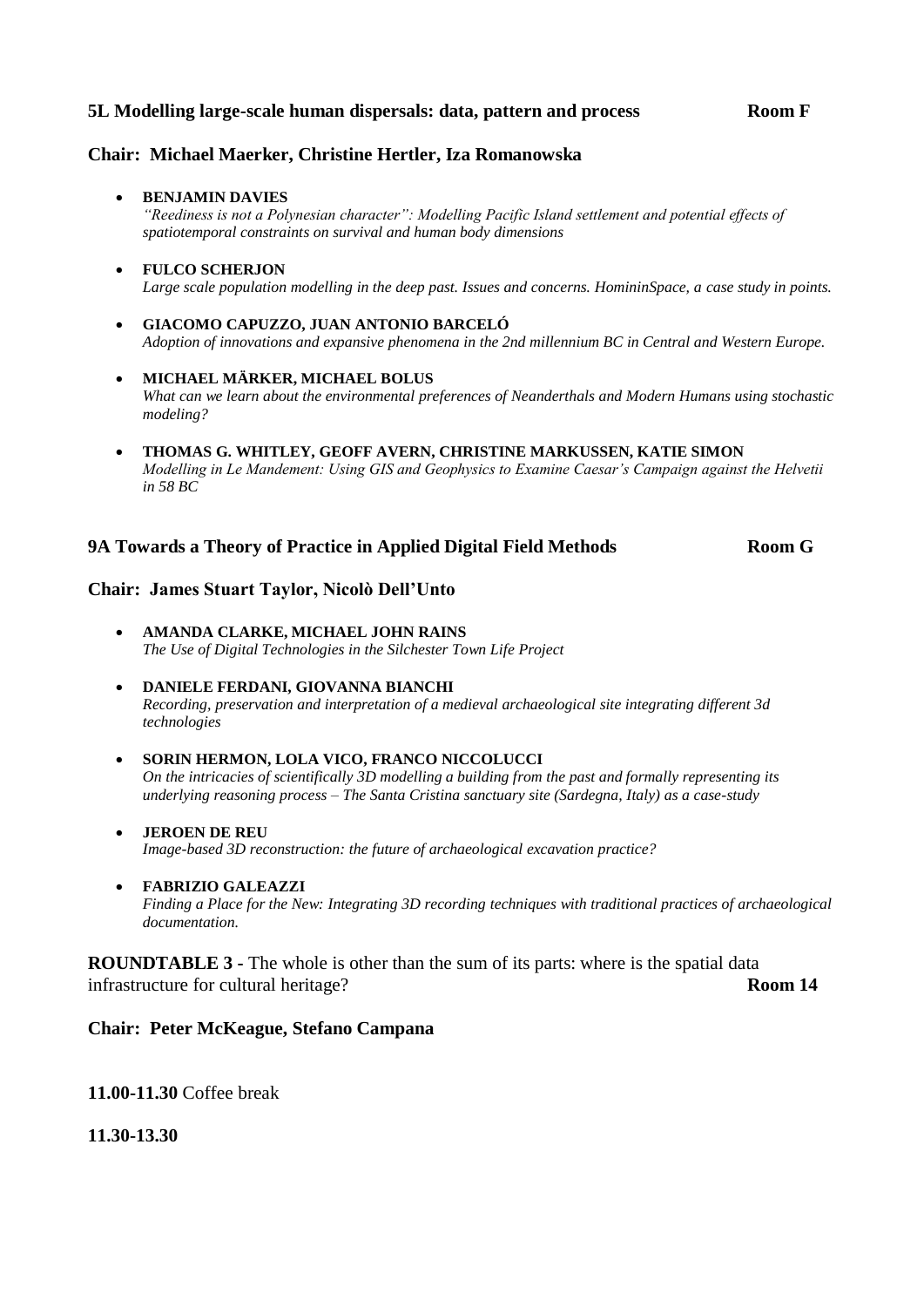#### **1A Digital frontiers in maritime archaeology Room A Room A**

#### **Chair: Crystal Safadi**

- **DOMINIQUE RISSOLO, ALBERTO NAVA BLANK, VID PETROVIC, MICHAEL BIANCO, PERRY NAUGHTON, ERIC LO, ANTONELLA WILBY, FALKO KUESTER, ROBERTO CHAVEZ ARCE** *Refining techniques for underwater structure-from-motion (SfM) image acquisition and processing*
- **DEJAN VERANIČ, AIXA ANDREETTA** *The »PALAFITTES GUIDE«: personal guide to the pile dwellers and their settlements*

#### **2A Interdisciplinary methods of data recording, management and preservation Room B**

#### **Chair: Cindy Nelson-Viljoen, Marta Lorenzon**

- **SMARAGDI PAPAGIANNOPOULOU, NIKI NAOUMIDOU** *When Archeology and Conservation meets in a cultural information system for movable archaeological finds so-called: Mnemosyne*
- **ARIANNA TRAVIGLIA, STEPHEN WHITE, ANDREW WILSON, BEATRICE MCLOUGHLIN** *Digital laboratory recording: workflows and data models for artefact processing*
- **ANDREA BARDI, LUISA DALLAI, ALESSANDRO DONATI, VANESSA VOLPI** *Archaeological and physicochemical approaches to the territory: on-site analysis and muldisciplinary databases for the reconstruction of historical landscapes*
- **JEAN-YVES BLAISE** *Putting architectural changes into context: the historySkyline visual metaphor*
- **MICHAŁ GILEWSKI** *Slow-motion videography and recording experimental archaeology*

#### **4D 3D Reconstruction, Analysis and Immersive Telepresence at Rock-Art Sites Room C**

#### **Chair: Craig Alexander, Paolo Medici, Axel Pinz, Markus Seidl**

- **THOMAS HÖLL, GERT HOLLER, AXEL PINZ** *A scanner-prototype for geometric and radiometric reconstruction of rock-art sites*
- **KEN SAITO, CHRIS MUSSON** *3D Recording of Rock Art in Harsh Environmental Conditions at Ughtasar, Armenia*
- **VERA MOITINHO DE ALMEIDA, LUIS TEIRA, ROBERTO ONTAÑÓN-PEREDO,**  *Analysing Rock Art: a quantitative approach using 3D models*
- **MATTHIAS ZEPPELZAUER** *Intelligent Rock Art Processing: from Automated 3D Segmentation to Shape Classification*
- **CARLO INGLESE, MARCO CARPICECI, FABIO COLONNESE** *Mediated representations after laser scanning. The Monastery of Aynalı and the architectural role of red pictograms*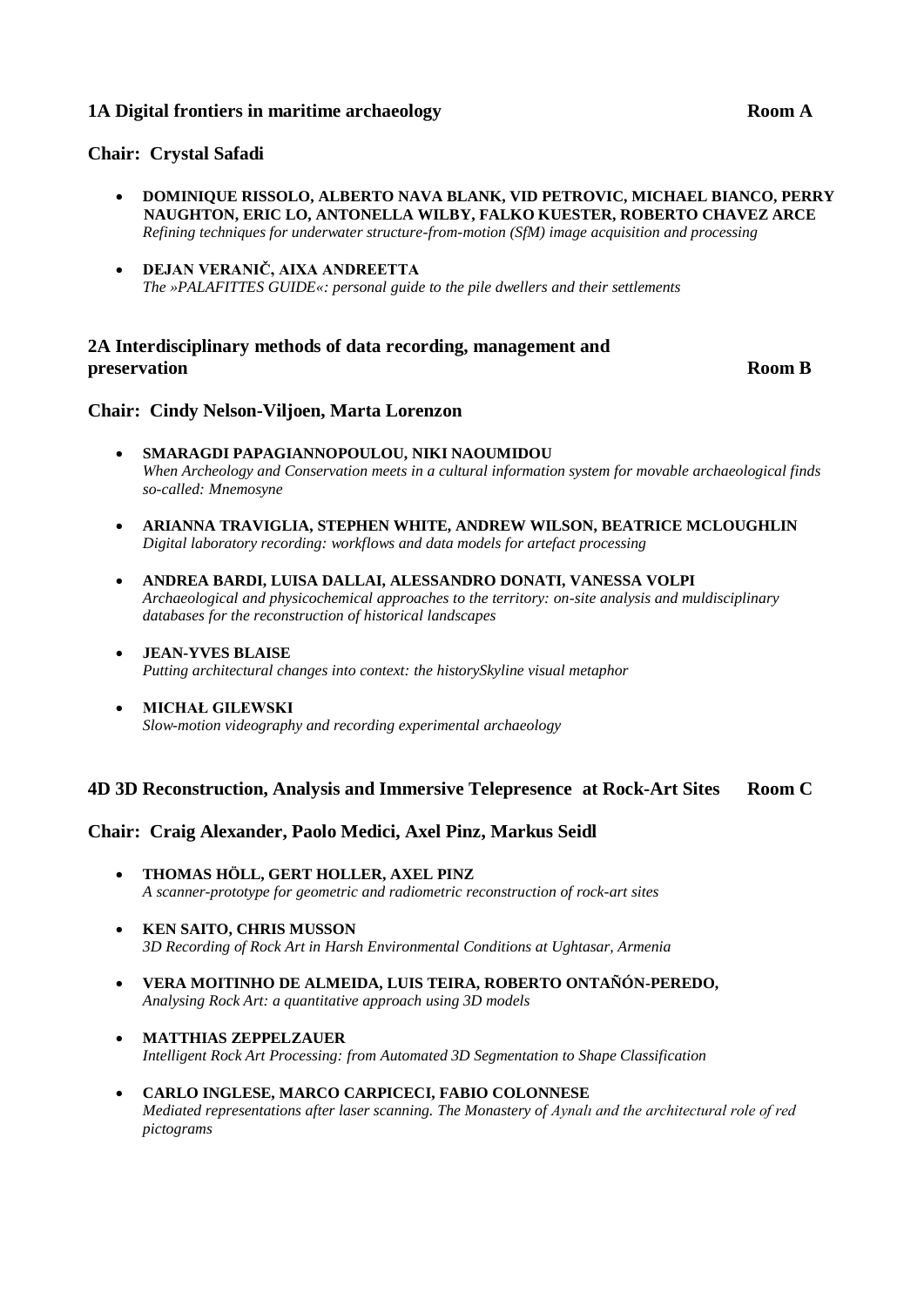#### **5A Modelling approaches to analyse the socio-economic context in archaeology Room E**

#### **Chair: Monica De Cet, Philip Verhagen**

- **TILMAN BAUM, CLAAS NENDEL**  *Combining two modelling approaches to examine prehistoric husbandry methods and land use of the prealpine wetland settlements*
- **JAMIE JOYCE, PHILIP VERHAGEN** *Keeping the home fires burning: spatial dynamic modelling of the wood-fuel economy of the Roman limes zone in the Netherlands.*
- **ANGELOS CHLIAOUTAKIS** *An application of a self-organizing Agent-based model in Minoan Crete*
- **ANDREA KAY, JED KAPLAN** *A classification of subsistence lifestyles and land use in prehistoric Africa*
- **SHORT POSTER PRESENTATION**

#### **5H Geographical and temporal network science in archaeology Room D**

#### **Chair: Tom Brughmans, Daniel Weidele**

- **PIM VAN BREE, GEERT KESSELS** *Diachronic network analysis in nodegoat: a methodology to dynamically scrutinise, reconfigure and reevaluate complex datasets*
- **MANUELA RITONDALE, GUIDO CALDARELLI, MAURO COLETTO** *Application of network analysis to the trade routes of antiquities passing through the pontine islands*
- **MU-CHUN WU** *Wayfaring Social Relations: a spatial construct*

#### **5L Modelling large-scale human dispersals: data, pattern and process Room F**

#### **Chair: Michael Maerker, Christine Hertler, Iza Romanowska**

- **ANDREA ZANOTTI, JEAN-PIERRE BOCQUET-APPEL** *An Agent-based Model to Simulate the Balkan Neolithic Expansion*
- **SIMONE CALLEGARI, JOHN DAVID WEISSMANN, GEORGE LAKE, CHRISTOPH P. E. ZOLLIKOFER**
	- *High-performance agent-based models of worldwide human dispersals*
- **IZA ROMANOWSKA, SETH BULLOCK** *Testing the Variability Selection Hypothesis on Hominin Dispersals - an Agent-based Modelling Approach*
- **NATALIE TKACHENKO, SIMONE CALLEGARI, JOHN DAVID WEISSMANN, WESLEY P. PETERSEN, GEORGE LAKE, CHRISTOPH P. E. ZOLLIKOFER** *Individual-based modeling of population growth and dispersal in discrete time*
- **TARJA SUNDELL, MARTIN HEGER, JUHANA KAMMONEN** *Reconstructing the boom of prehistoric hunter-gatherer population size in Finland by agent and equationbased modeling*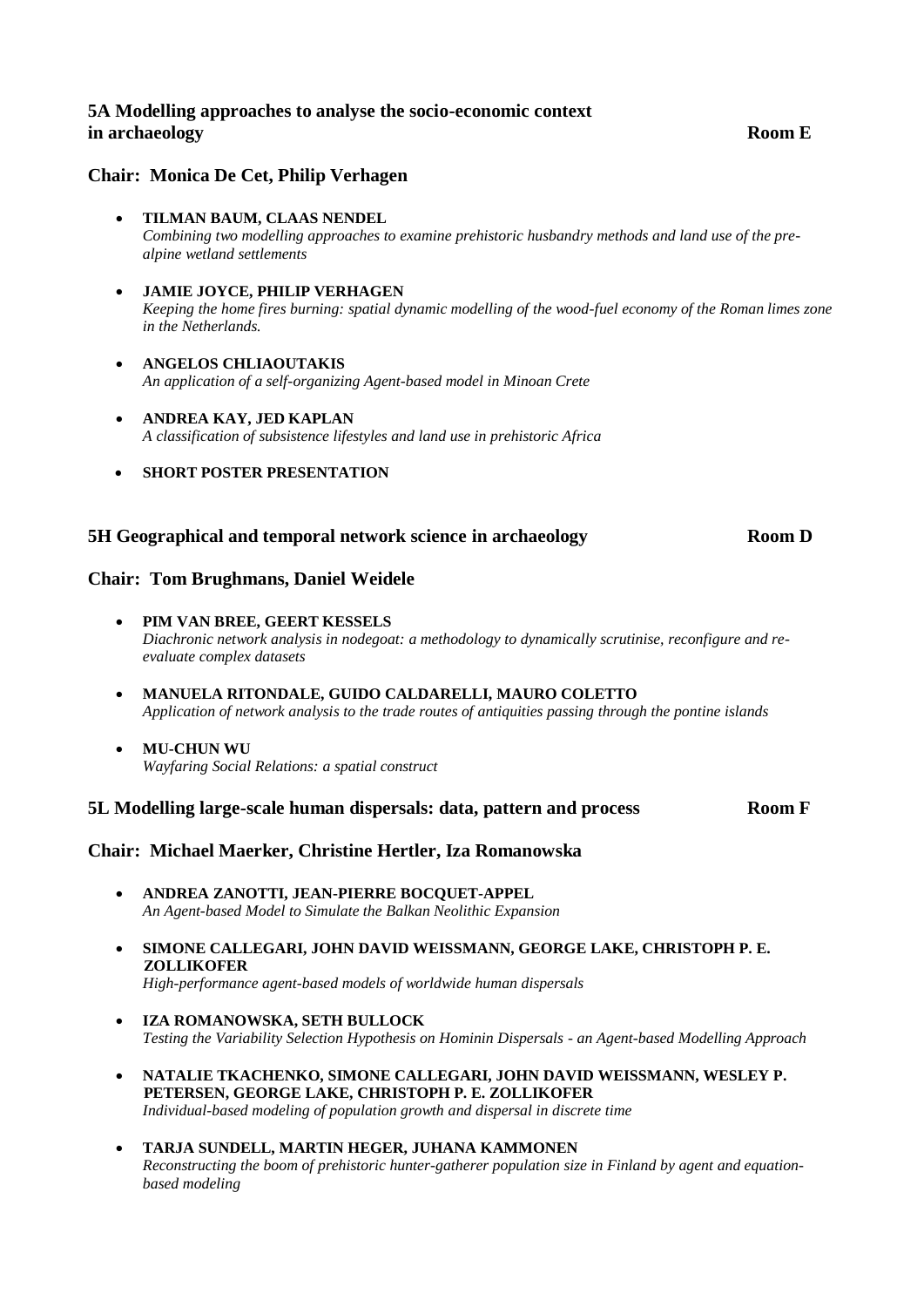### **6C Sites, Landscapes and Survey: The Past, Present and Future of Non-Intrusive Geophysical Survey in the Field and the Laboratory Room 14 Room 14**

#### **Chair: Stephen Kay, Kristian Strutt, Sophie Hay**

- **KEN SAITO, BARBARA FREZZA, STEFANO CAMPANA** *LONG WALKS IN THE ITALIAN COUNTRYSIDE Large-scale geophysical prospection in rural and onceurban contexts in central Italy*
- **PETRA SCHNEIDHOFER, ERICH NAU, LARS GUSTAVSEN, JESSICA LEIGH MCGRAW, CHRISTER TONNING, TERJE GANSUM, JAN BILL, WOLFGANG NEUBAUER** *Interdisciplinary investigation of the burial mound at Rom in Vestfold County, Norway*
- **BRIAN SEYMOUR, PAUL SCERRI** *Robotic Watercraft and Archaeological Survey: A Cost Effective Approach.*
- **ARMIN SCHMIDT, KAYT ARMSTRONG, MARTIJN VAN LEUSEN** *Anomaly to Feature: Improving archaeological interpretation of magnetometer data through model-based inversion*

#### **9A Towards a Theory of Practice in Applied Digital Field Methods Room G**

#### **Chair: James Stuart Taylor, Nicolò Dell'Unto**

- **MATTEO SORDINI, FRANCESCO BROGI, STEFANO CAMPANA** *3D recording of archaeological excavation: the case of study of Santa Marta, Tuscany, Italy.*
- **LUCA BEZZI, ALESSANDRO BEZZI, RUPERT GIETL, GIANLUCA FONDRIEST, GIUSEPPE NAPONIELLO, MATTIA SEGATA** *Professional archaeology: innovations and best practices in digital methodologies. Through an Open Research*

#### **SAMANTHA STOUT**

*Cyberarchaeology and interdisciplinary collaboration – A critical analysis of the adoption of digital technologies in archaeology in the case of CISA3 fieldwork in Jordan*

- **COLLEEN MORGAN** *The Death (and Afterlife) of Archaeological Photography*
- **ERIK KJELLMAN, ANJA ROTH NIEMI** *Lens distortion: perspectives on reflexivity and interpretation in digital field archaeology. Case studies from Northern Norway*

#### **13.30-14.30** Lunch time talk: **Herbert Maschner**.

Archaeology and the Democratization of Science: A New \$10,000,000 Project is Seeking Collaborators and Research Ideas.

**Herbert Maschner**, Director of the Idaho Museum of Natural History, Idaho State University. Executive Director of the Centre for Virtualization and Applied Spatial Technologies, University of South Florida.

**14.30-15.00** Poster session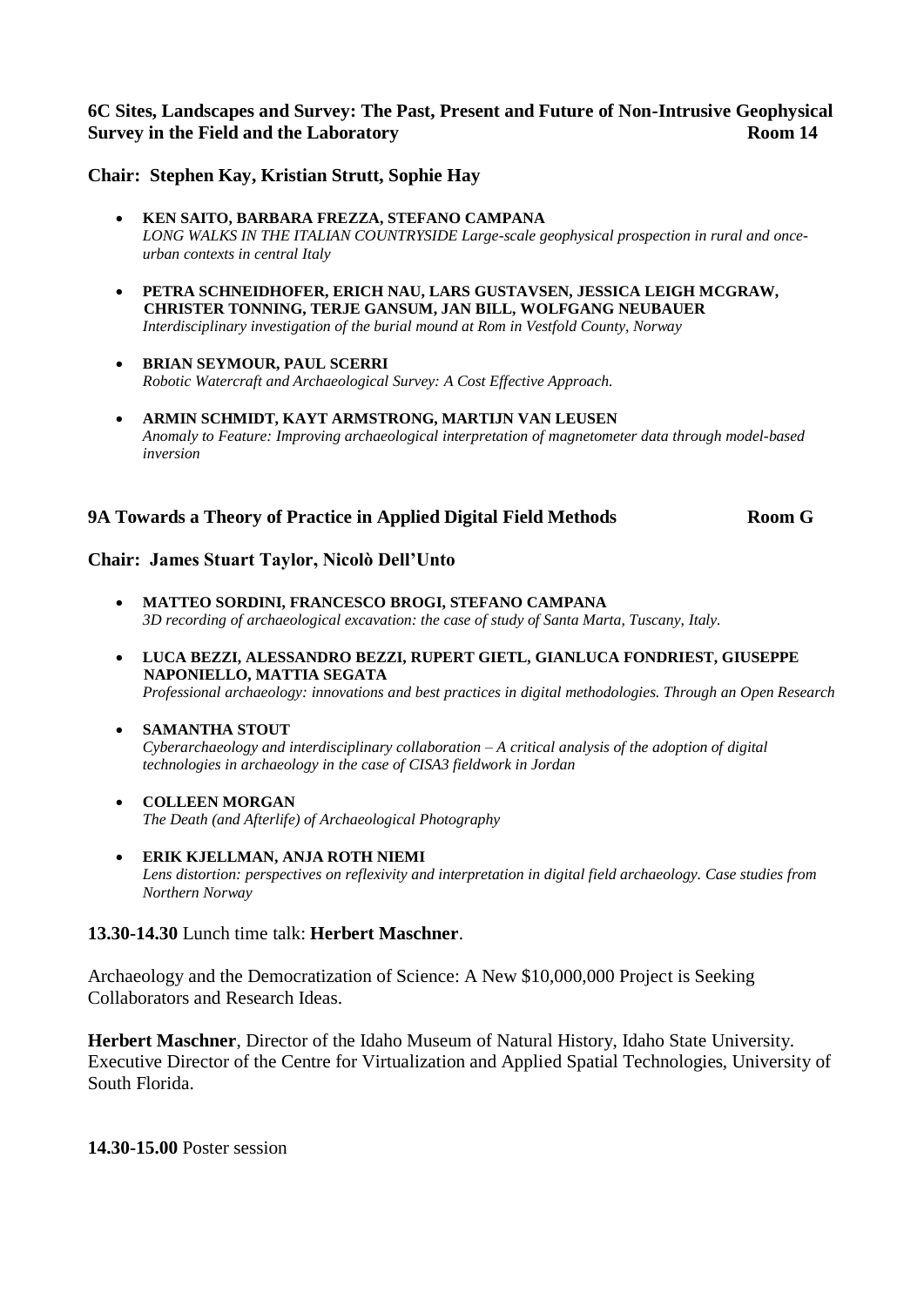#### **15.00-16.40**

#### **1B The challenge of the preventive archaeology : efficiency and quality**  $\bf{Room}$  **A Chair: Anne Moreau**

#### **ANN DEGRAEVE**  *Preventive archaeology: how can we bridge the digital gap*

- **MAXIME SEGUIN, YARAMILA TCHEREMISSINOFF** *A systematic photogrammetric survey in a context of preventive archaeology: the collective grave of "Cavalade-mas-rouge"*
- **RUPERT GIETL, LUCA BEZZI, ALESSANDRO BEZZI** *Preventive archaeology along the WW1 high alpine frontline. Challenges, approchaes, limitations*

#### **ENRICO PETRUZZI**

*Collecting, managing and sharing archaeological data : preventive archaeology in a urban context. Porto Torres, Sardinia, Italy*

#### **2A Interdisciplinary methods of data recording, management and preservation Room B**

#### **Chair: Cindy Nelson-Viljoen, Marta Lorenzon**

- **TIINA VÄRE, JAAKKO NIINIMÄKI, MILTON NÚÑEZ, MARKKU NISKANEN, SANNA LIPKIN, SIRPA NIINIMÄKI, MATTI HEINO, ANNEMARI TRANBERG, ROSA VILKAMA, SAARA TUOVINEN, TIMO YLIMAUNU, TITTA KALLIO SEPPÄ, JUHO ANTTI JUNNO**  *Virtual excavation of burials utilizing computed tomography imaging*
- **THOM CORAH, DOUGLAS CAWTHORNE** *Driving Engagement in Heritage Sites Using Personal Mobile Technology*
- **CYNTHIA MASCIONE, LUCA PASSALACQUA, ROSSELLA PANSINI** *Integrated methodologies for the reconstruction of the ancient city of Lixus (Morocco)*
- **ANAIS GUILLEM, DEJAN VERANIČ, ROKO ZARNIC** *UNESCO World heritage serial property Prehistoric Pile Dwellings around the Alps, Monitoring of pile dwelling near Ig, in Ljubljana Marsh Nature Park with photogrammetry and BIM approach.*

#### **4D 3D Reconstruction, Analysis and Immersive Telepresence at Rock-Art Sites Room C**

#### **Chair: Craig Alexander, Paolo Medici, Axel Pinz, Markus Seidl**

- **NEIL SMIT, MATT HOWLAND, THOMAS LEVY** *Digital field recording in the 4th dimension: ArchField C++*
- **TOMMASO EMPLER, BARBARA FORTE, EMANUELE FORTUNATI** *Cultural Heritage 3D modeling view in Real time: the Forum of Nerva in Rome in the time of Imperial Rome and Medieval Ages*
- **EMANUEL DEMETRESCU, IVANA CERATO** *From survey data to 3D extensive landscape reconstruction. A taxonomic - metadata approach to Montegrotto Terme area.*
- **STEPHAN BECK, ANDRÉ KUNERT, ALEXANDER KULIK, BERND FROEHLICH** *Collaborative Visual Analysis of 3D Scanning Data: The 3D-Pitoti Scientists Lab*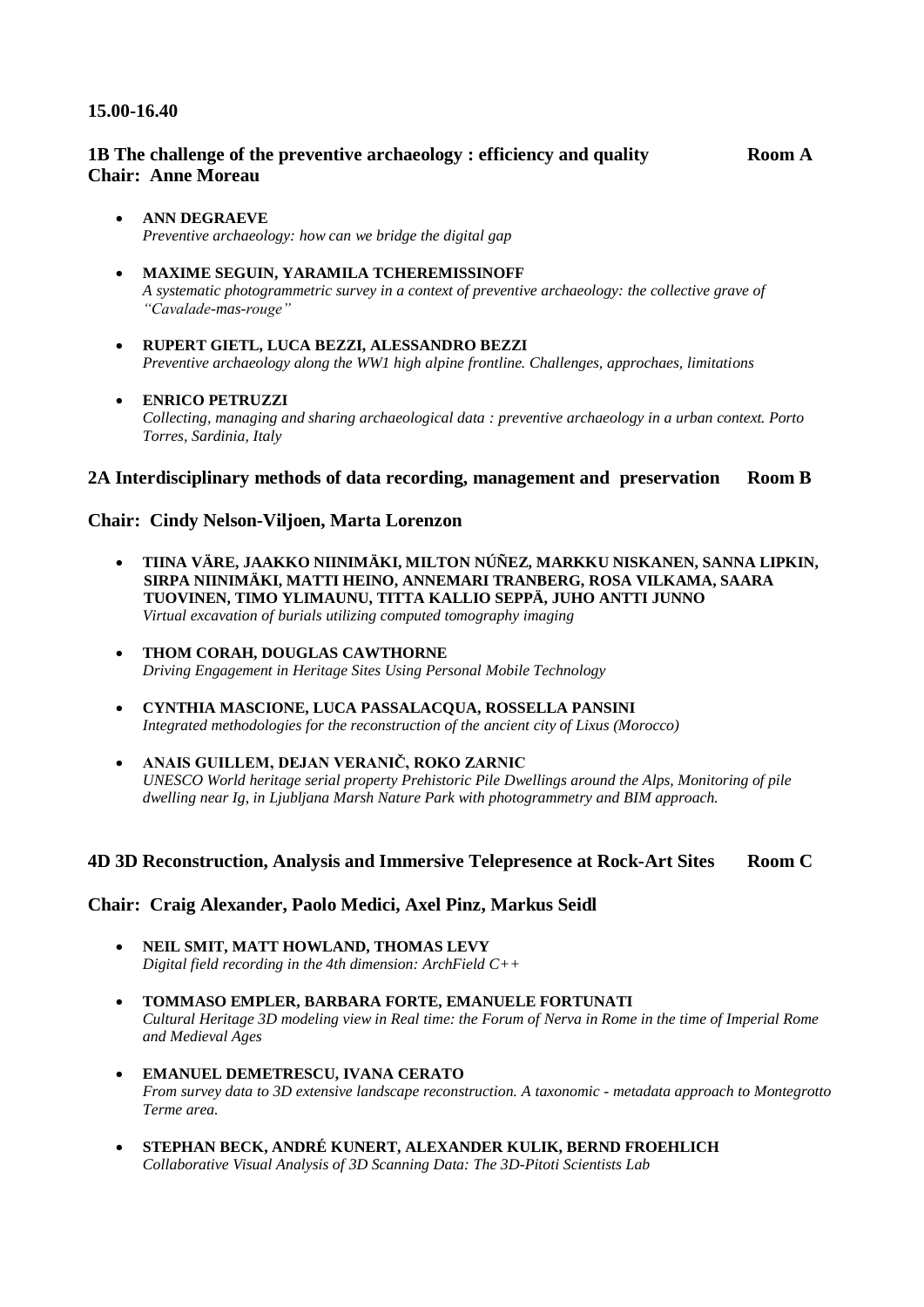#### **5A Modelling approaches to analyse the socio-economic context in archaeology Room E**

#### **Chair: Monica De Cet, Philip Verhagen**

- **CHRISTINA COLLINS, ELENI ASOUTI, MATT GROVE, DOUGLAS BAIRD, RICHARD CHIVERRELL, LEE BRADLEY** *Results of the 'Unfamiliar Landscape' project: Palaeoenvironmental modelling and the origins of agriculture in Central Anatolia.*
- **SEBASTIAN VOGEL, FLORIAN SEILER, MICHAEL MÄRKER** *The SALVE research project: Sarno River plain – Ancient Life in the Vesuvian Environment*
- **MONICA DE CET** *Menorca and its Past Socio-Economic Sphere: a Methodological Approach to Model Production and Demography on a Mediterranean Island.*
- **JOAN NEGRE PÉREZ, JUAN ANTONIO BARCELÓ ÁLVAREZ** *Agricultural yields and demographic size. An experimental approach to regional-scale population estimate in a medieval Islamic hinterland (Tortosa, Northeast Iberian Peninsula).*

#### **5L Modelling large-scale human dispersals: data, pattern and process Room F**

#### **Chair: Michael Maerker, Christine Hertler, Iza Romanowska**

- **STEPHANIE R ROGERS, PHILIPPE CURDY, MURIEL ESCHMANN RICHON, RALPH LUGON** *Modelling glacial archaeological potential in the Pennine Alps – A multidisciplinary approach*
- **GUY DE MULDER, MARK VAN STRYDONCK** *Radiocarbon dates, cremations, flatgraves and the appearance of the urnfield cemeteries in Belgium*

#### **6A Approaches for Sensor Data Integration for the Investigation of Archaeological Landscapes Room D**

**Chair: Tuna Kalayci, Francois-Xavier Simon, Carmen Cuenca-Garcia, Jamieson C. Donati, Meropi Manataki, Apostolos Sarris**

- **TUNA KALAYCI, APOSTOLOS SARRIS** *Sensor Data Integration: Concepts and Methods*
- **NIKOS PAPADOPULOS, MEROPI MANATAKI, TUNA KALAYCI** *Sensor Fusion in Geophysics: A Synthetic Approach*
- **ENRIQUE CERRILLO CUENCA, ADARA LÓPEZ** *Recording the prehistoric landscapes of Inner Iberia through LiDAR data and Aerial Imagery Repositories (WMS)*
- **BENJAMIN DUCKE** *Conquering the point clouds: high-performance processing of multi-sensor data in free and open source GIS*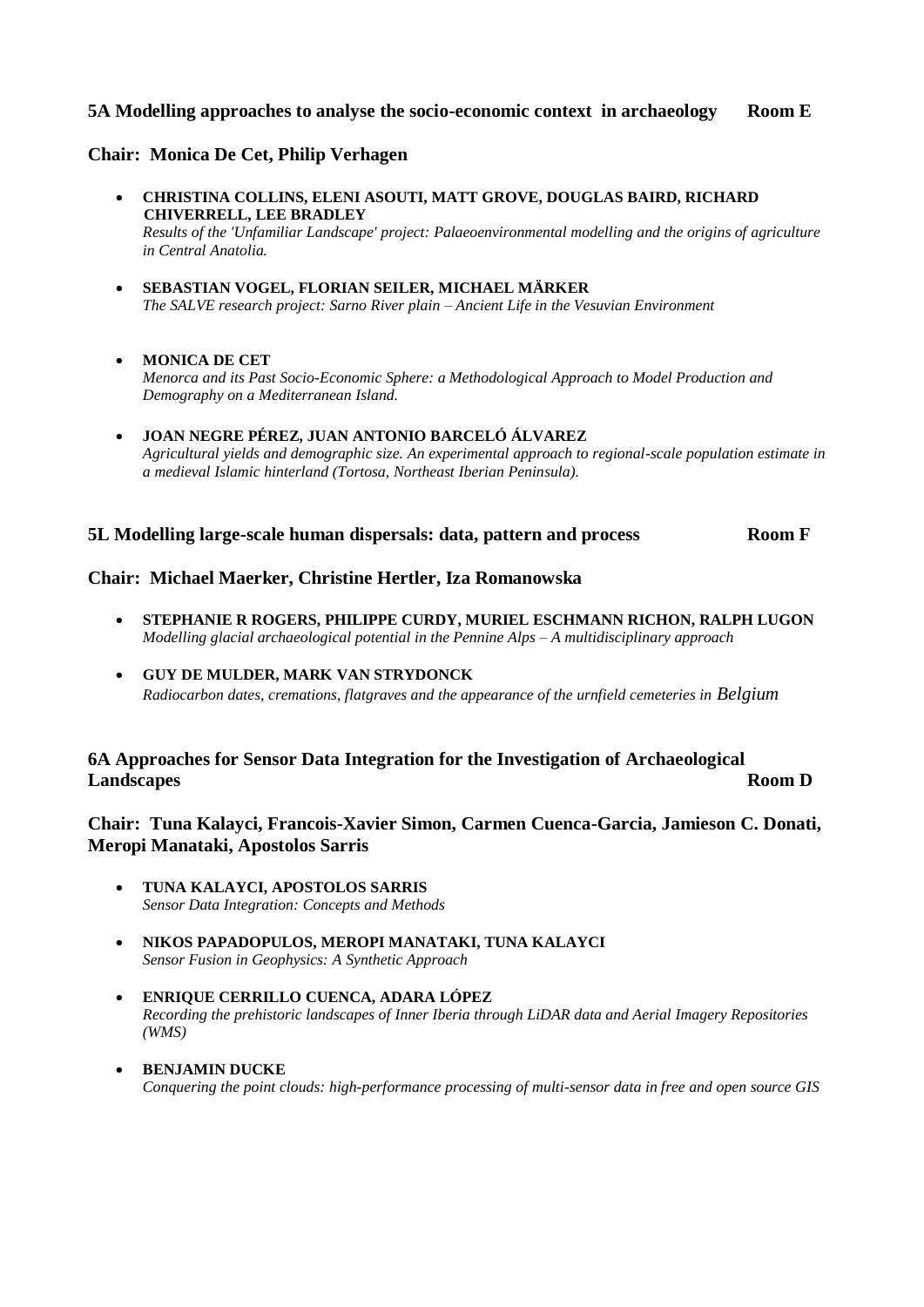#### **6C Sites, Landscapes and Survey: The Past, Present and Future of Non-Intrusive Geophysical Survey in the Field and the Laboratory Room 14 Room 14**

**Chair: Stephen Kay, Kristian Strutt, Sophie Hay**

 **KATE WELHAM, JEFFREY FLEISHER, FEDERICA SULAS, CHARLENE STEELE, STEPHANIE WYNNE-JONES**

*An integrated approach to understanding Swahili archaeology. A case study from the UNESCO World Heritage Site of Songo Mnara, Tanzania.*

- **MEROPI MANATAKI, APOSTOLOS SARRIS, TUNA KALAYCI, FRANCOIS-XAVIER SIMON, CARMEN CUENCA-GARCIA, JAMIESON C. DONATI, NIKOS PAPADOPOULOS** *Studying the Variation of Geophysical Signals of the Architectural Attributes of the Neolithic Tells and Landscape.*
- **MICHAEL MÄRKER, IVANO RELLINI, MARCO FIRPO, LUIGI MUCERINO** *Assessment of Subsurface Neolithic/ Palaeolithic sites in the Southern Gargano Area, Apulia, Italy using a 3D geo-electric resistivity*
- **JAN BULAS, MICHAŁ KASIŃSKI, PIOTR WRONIECKI** *Microregional studies of Iron Age landscape in the Michałowice region, woj. Świętokrzyskie, Poland.- Results of non-invasive*

#### **9A Towards a Theory of Practice in Applied Digital Field Methods Room G**

#### **Chair: James Stuart Taylor, Nicolò Dell'Unto**

- **PATRICIA MARTÍN-RODILLA, CESAR GONZALEZ-PEREZ, PATRICIA MAÑANA-BORRAZÁS**  *A conceptual and visual proposal to decouple material and interpretive information about stratigraphic data*
- **HEATHER RICHARDS-RISSETTO, KRISTIN LANDAU** *Lessons in Translation: From Analog to GeoDigital*
- **PIRAYE HACIGÜZELLER**  *The Archaeological Process and its Progress in the Age of Digital Cartography: a View from Çatalhöyük*
- **SARA PERRY** *Challenging the remit of applied digital field methods*

**ROUNDTABLE 5 -** Linked Open Data Applied to Pottery Databases **Room 15** 

#### **Chair: Ethan Gruber, Renee Gondek, Tyler Jo Smith**

#### **16.40-17.00** Coffee break

**17.00 – 17.45** (+ 15 min question time) **Auditorium** Keynote Lecture **Nicolò dell'Unto** "*The Use of 3D Models for Intra-Site Investigation in Archaeology"*

#### **18.00 – 19.30**

CAA plenary meeting **Auditorium**

**20.30** Social dinner at Rocca Salimbeni (further info on CAA web site)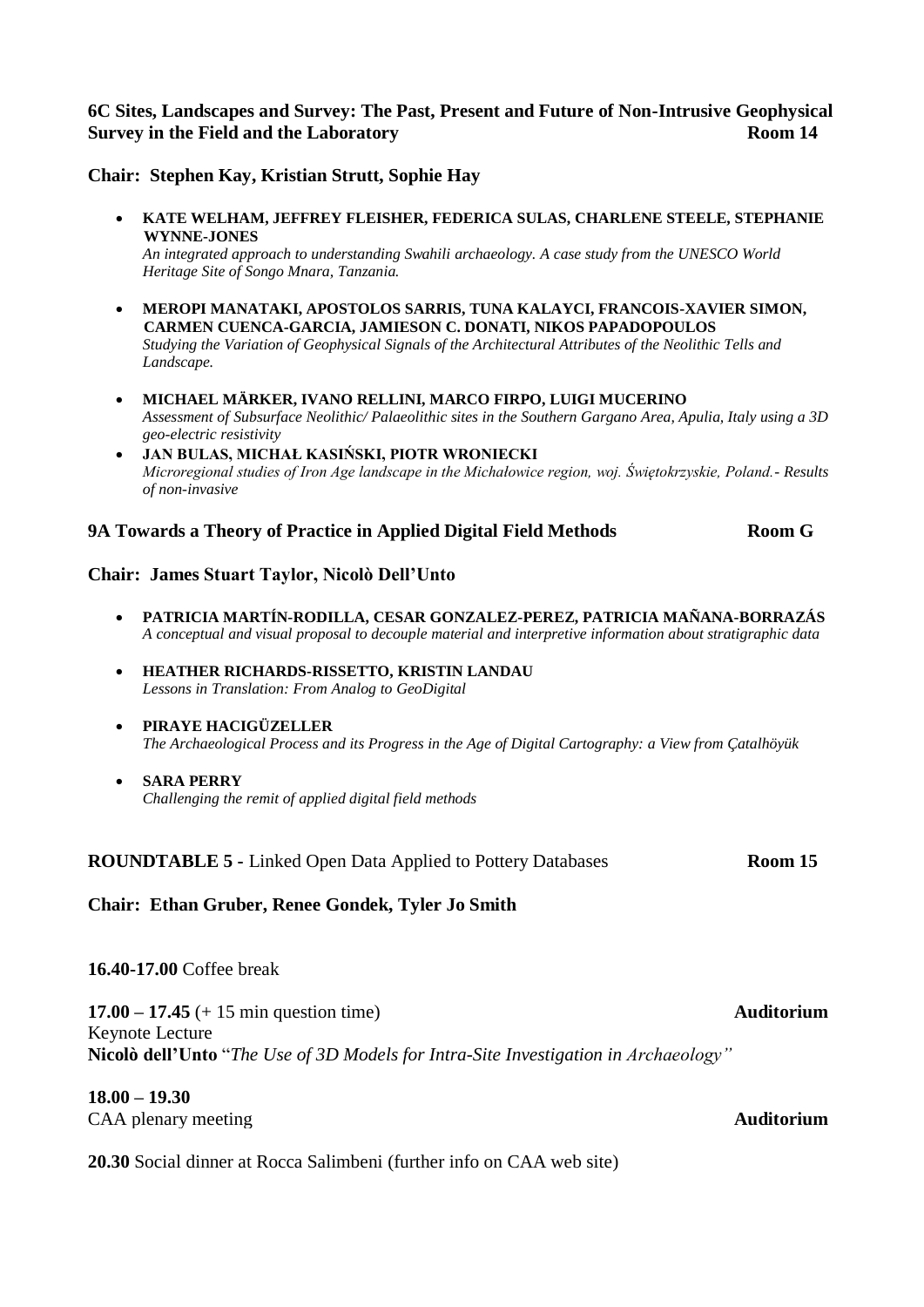# **Thursday 2nd April – CAA 2015 CONFERENCE DAY 3**

Paper 20 min  $+ 5$  min question time Up to 9 parallel sessions 2 Slots 5 papers each in the morning 2 slots 4 papers each in the afternoon

Poster session from **14.30 to 15.00** 2 Roundtables Closing address lunchtime talk: Special Guest Professor Dominic Powlesland

**8.00 – 10.00** Conference registration desk open

#### **9.00-11.00**

#### **2B Integrating 3D Data from Field Archaeology Room A**

#### **Chair: Jason T. Herrmann, Matthias Lang, Maurizio Forte**

- **ROOSJE DE LEEUWE**  *Integration of 3D scans, photogrammetry and Total Station data in forensic archaeological case work*
- **KATIE SIMON, EILEEN ERNENWEIN, CHISTOPHER ANGEL, CHRISTINE MARKUSSEN** *Integrating remotely sensed surface and subsurface data in three dimensions for a new look at old spaces*
- **ARIAN GOREN, KAY KOHLMEYER, THOMAS BREMER, SUSANNE BRANDHORST, ARIE KAI-BROWNE, ALEXANDER HENNIG, FELIX BALDA, DAVID STRIPPGEN, SEBASTIAN PLESCH** *Past progressive: Interacting with simulated archaeological assets*
- **LOES OPGENHAFFEN, MARTINA REVELLO LAMI**  *Pottery goes digital. 3D laser scanning technology and the study of archaeological ceramics*

#### **2C Supporting researchers in the use and reuse of archaeological data: following the ARIADNE** thread **Room B**

#### **Chair: Julian Richards, Franco Niccolucci, Kate Fernie, Holly Wright**

- **SORIN HERMON, FRANCO NICCOLUCCI** *The problem with simpl(istic) fundamental concepts in archaeology and their formal representation in a digital environment the case of archaeological site*
- **NIKOLAOS A KAZAKIS, NESTOR C TSIRLIGANIS** *Scientific Datasets in Archaeological Research*
- **GISLI PALSSON** *From Site to SEAD: bridging the gaps between fieldwork, laboratory analysis and online archiving*
- **KEITH MAY** *Paths through the Labyrinth: Finding ways to express data from differing archaeological recording methodologies to enable cross-search and reuse*
- **ANGELA TRENTACOSTE, SARAH WHITCHER KANSA, ERIC C. KANSA, ANTHONY TUCK** Linked Open Data in the Etruscan World: A Zooarchaeology Case Study

#### **3A A dialogue between archaeological science and computer visualization Room C**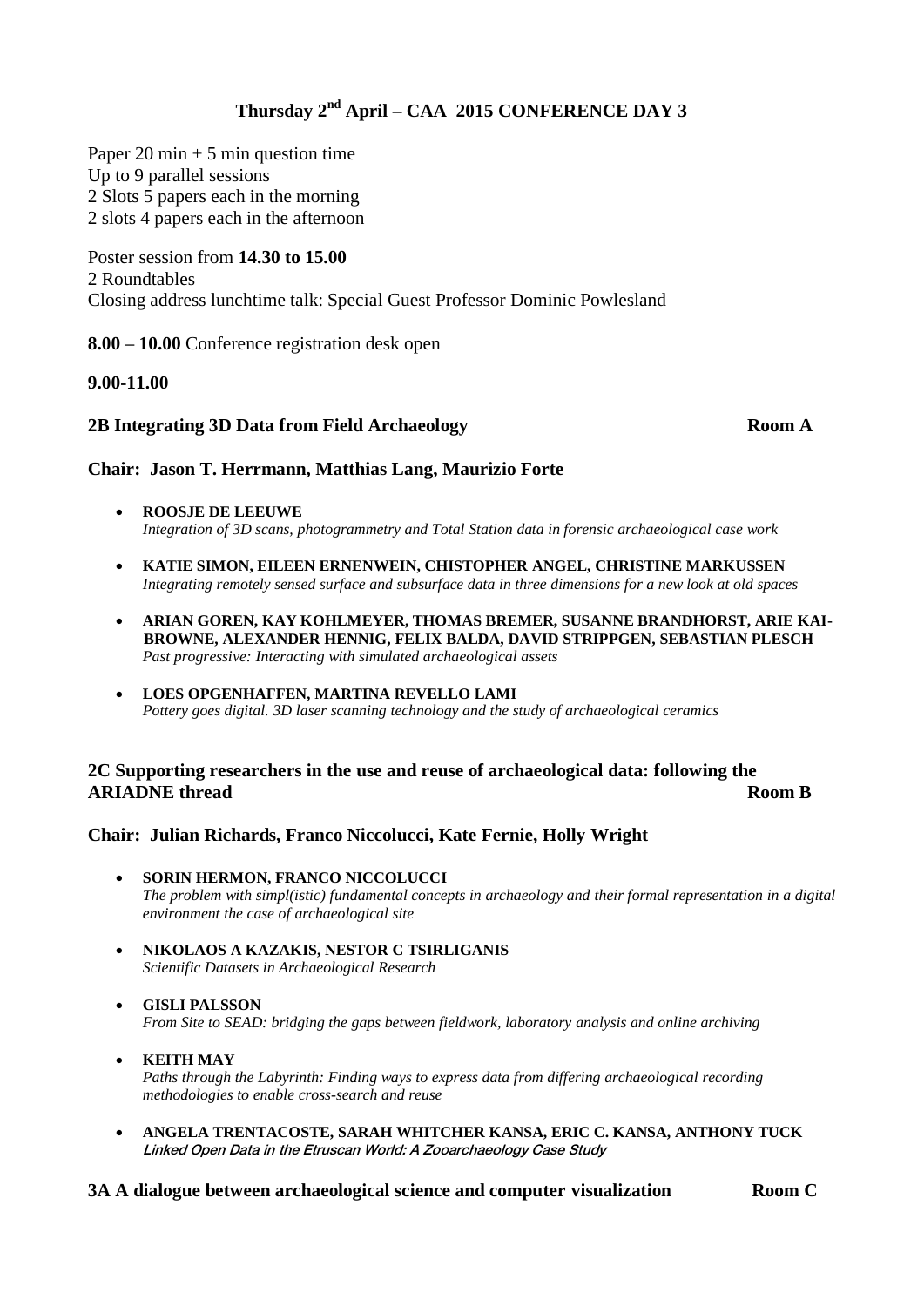#### **Chair: Eleni Kotoula, David Wayne Robinson**

- **MER UZUNEL** *3D Structural Analyses of Euromos Zeus Lepsynos Temple*
- **DOUGLAS CAWTHORNE, STEFFAN DAVIES** *Authenticating Anastylosis: Para Data in the Digital Reconstruction of Greyfrairs Church Leicester and the Tomb of King Richard III*
- **MELDA KÜÇÜKDEMIRCI, SALVATORE PIRO, NIYAZI BAYDEMIR, DANIELA ZAMUNER, ELIF ÖZER**

*The application of mathematical and statistical integration Approach on archaeological prospection data, case studies from aizanoi turkey*

- **CARLOTTA CAPURRO, DRIES NOLLET, DANIEL PLETINCKX** *ENAME 1288: A walk through Saint Saviour abbey*
- **BARBARA CERASETTI** *Hydrology and Social Transition in the late 2nd millennium BC , Murghab Alluvial Fan, Turkmenistan*

#### **4B New trends in 3D Archaeology: Innovative techniques and methodologies for the acquisition, retrieval and analysis of cultural heritage <b>Room D Room D**

#### **Chair: Diego Jimenez**

- **DIRK RIEKE-ZAPP** *3D digitization - state-of-the-art and future challenges*
- **HERBERT D.G. MASCHNER** *A Revolution in Archaeology: 3D Technologies and the Democratization of Prehistory.*
- **ROMÁN RANGEL Y JIMÉNEZ-BADILLO** *Recognizing the shape of archaeological objects by extracting local orientations of points on the surface of 3D models.*
- **GIULIANO DE FELICE** *The new trend of 3D archaeology is … going 2D!.*
- **ANDRÁS PATAY-HORVÁTH** *Master-hand Attributions of Classical Greek Sculptors by 3D- Analysis at Olympia - Some Preliminary Remarks.*

#### **5D Predictivity and postdictivity in archaeology. Reflecting and discussing about theories, methods, and tools Room E**

#### **Chair: Carlo Citter, Giovanna Pizziolo**

- **CARLO CITTER, ANTONIA ARNOLDUS-HUYZENDVELD, GIOVANNA PIZZIOLO** *Predictivity-Postdictivity: a theoretical framework.*
- **IRMELA HERZOG** *Retrodicting the distribution of rural settlement locations recorded on a map created in 1715 AD*
- **FRANCESCO CARRER**

*Inductive models, deductive models and ethnoarchaeological models: strengths, weaknesses and new perspectives*

 **PHILIP MATTHEW NORMAN HITCHINGS, E B BANNING** *Bayesian Optimal Allocation of Archaeological Survey Effort: A Case Study in Wadi Quseiba, Jordan*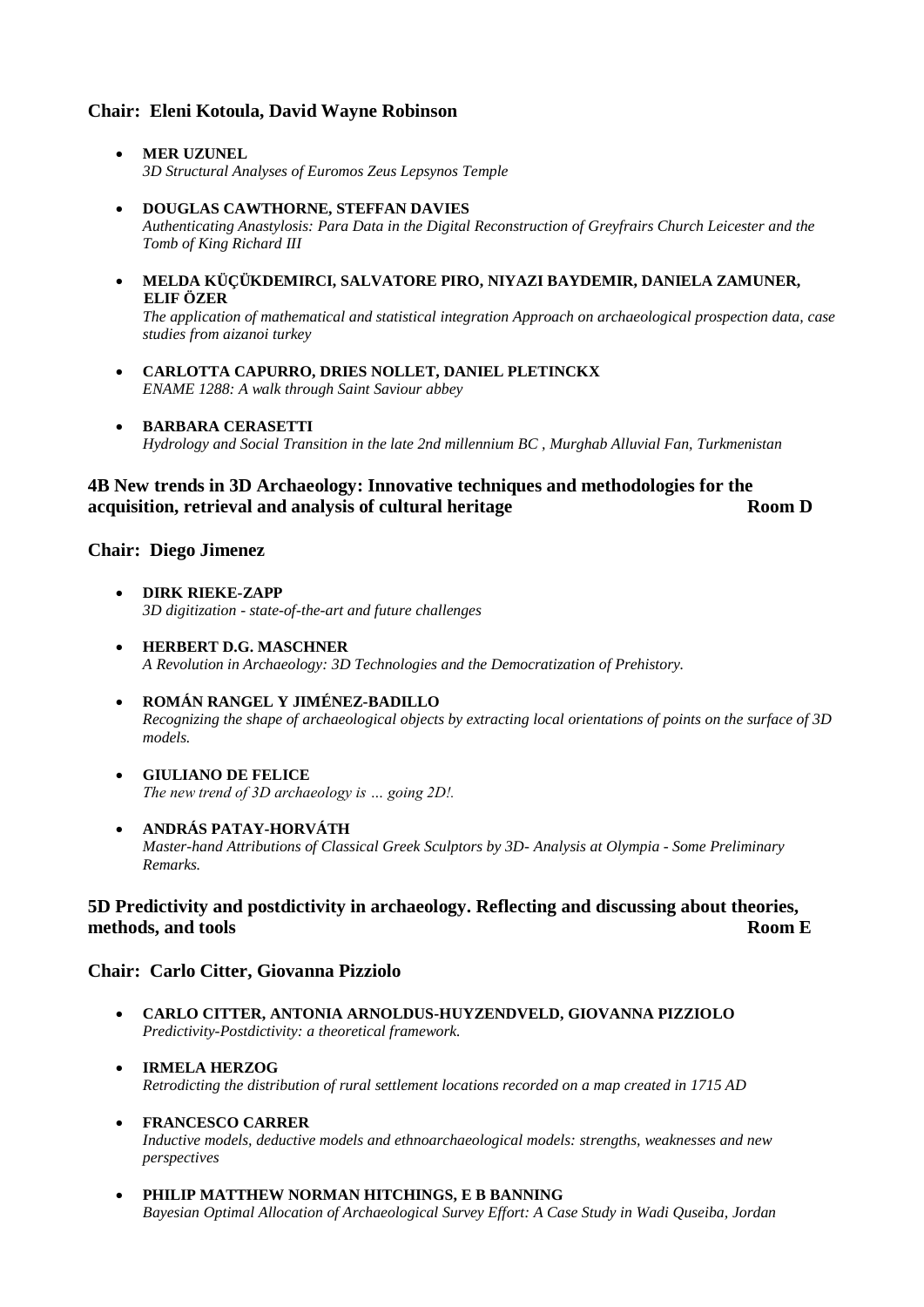**PHILIP VERHAGEN, LAURE NUNINGER, FRÉDÉRIQUE BERTONCELLO, ANGELO CASTRORAO BARBA**

*Estimating the "memory of landscape" to predict changes in archaeological settlement patterns*

## **9E Moving the focus from "know how" to "know why" 3D modeling cultural heritage Room 14**

#### **Chair: Gabriele Guidi, Bernard D. Frischer**

- **MAURIZIO CATTANI, FLORENCIA DEBANDI, ANDREA FIORINI** *3D documenting archaeological excavations: a case study with field operations and some considerations on the Bronze Age nuragic settlement of Tanca Manna (Nuoro - Sardinia)*
- **LORENZO TEPPATI LOSÈ** *Integrated survey techniques for the study of an archaeological site of medieval Morocco.*
- **MARC GRELLERT, MIEKE PFARR-HARFST, PIOTR KUROCZYNSKI, SANDER MÜNSTER** *Virtual Reconstruction and Scientific/Academic 3D Models – Fundamental Considerations*
- **FEDERICO BUCCELLATI, ERIC KANSA** *The Value of Energetic Analysis in Architecture as an Example for Data Sharing*
- **MARTIN UNOLD, FREDIE KERN, KAI-CHRISTIAN BRUHN** *Annotating instead of Modelling*

#### **10A ArcheoFOSS: free/open source software and archaeological research, ten years later Room G**

#### **Chair: Stefano Costa, Augusto Palombini**

- **ALESSANDRO BEZZI, LUCA BEZZI, FABRIZIO FURNARI, ROMAIN JANVIER** *ArcheOS Theodoric v. 5.0, ten years later*
- **LUCA MANDOLESI** *pyArchInit - python for archaeology - Part II*
- **JERZY SIKORA, JACEK SROKA, JERZY TYSZKIEWICZ** *Strati5 - open mobile software for Harris matrix*
- **LOUP BERNARD** *ArkeoGIS, merging European archaeological sites, artefacts and geographical datas online: state of art and further developments*
- **FINNEGAN POPE-CARTER, CHRYS HARRIS, THOMAS SPARROW, CHRIS GAFFNEY** *ArchaeoPY: Developing Open Source Software for Archaeological Geophysics*

#### **10B Electronic resources for archaeology: from databases to digital open data Room F**

#### **Chair: Alessandra Piergrossi, Alessandra Caravale**

- **DOUG ROCKS-MACQUEEN** *The Past and Future of Open Access in Archaeology*
- **FRANCESCA ANICHINI, MARGHERITA BARTOLI, PAOLA LILIANA BUTTIGLIONE, ELEONORA DELPOZZO, ILENIA GALLUCCIO, GABRIELE GATTIGLIA, CLARA ANNARITA**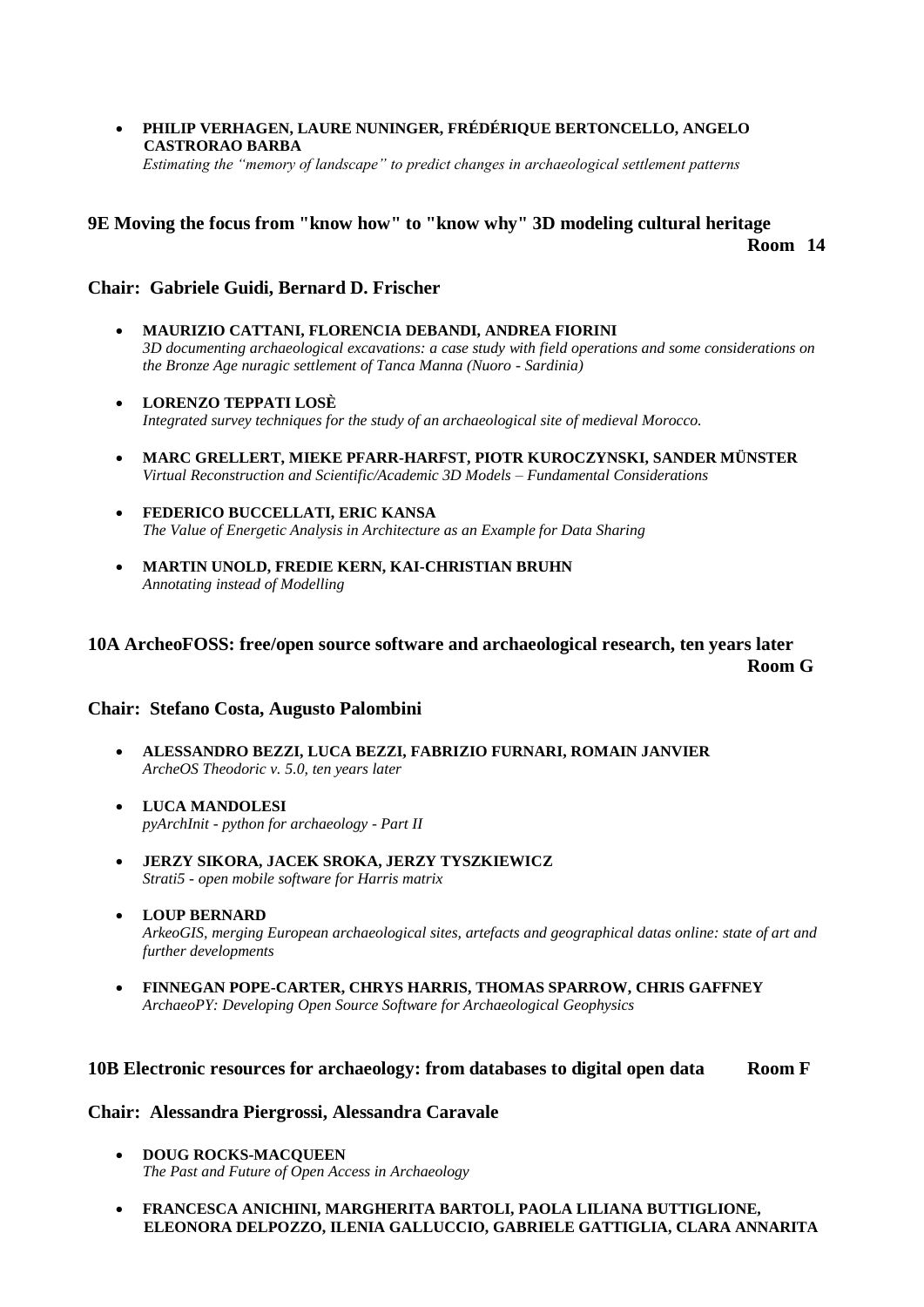**GIANNITRAPANI, SILVIA LISCHI, SAVERIO GIULIO MALATESTA, FLAVIA MORANDINI, DANIELA MUSMECI, FELICE PERCIANTE, MARIELA QUARTARARO, SARA LINDA RUSSO, FRANCESCA SIMI**

*Are the open archaeological data fashionable? The Italian Manifesto for Open Data in Archaeology (MODA)*

- **ALESSANDRA CARAVALE, ALESSANDRA PIERGROSSI** *Digital resources for archaeology. The contribution of the on-line projects by ISMA-CNR*
- **VALERIA BOI, MIRELLA SERLORENZI, ILARIA JOVINE, MILENA STACCA** *SITAR: starting point, challenges and future development of an archaeology data sharing platform*
- **FEDERICO NURRA** *Use of cartographical Open Data in the context of the project SITAN*

#### **ROUNDTABLE 1 -** Challenging Digital Archaeology – the discussion continues **Room 15**

#### **Chair: Paul Reilly**

**11.00-11.30** Coffee break

#### **11.30-13.30**

**2C Supporting researchers in the use and reuse of archaeological data Room B**

**Chair: : Julian Richards, Franco Niccolucci, Kate Fernie, Holly Wright**

- **STEPHEN STEAD, DOMINIC OLDMAN, JONATHAN WHITSON CLOUD** *Exploring inferences, time and space in the annotation of museum catalogues: The Sloane catalogues*
- **MARIA THEODORIDOU, MARTIN DOERR, EDELTRAUD ASPÖCK, ANJA MASUR** *Mapping archaeological databases to CIDOC-CRM*
- **CERI BINDING, DOUGLAS TUDHOPE** *Connecting ARIADNE vocabularies for data integration and cross search*
- **MATTEO DELLEPIANE, FEDERICO PONCHIO, MARCO CALLIERI, ROBERTO SCOPIGNO** *Ariadne media service: easy publishing of advanced visual media for archeological databases*
- **FABRIZIO GALEAZZI, MARCO CALLIERI, MATTEO DELLEPIANE, ROBERTO SCOPIGNO, JULIAN RICHARDS** *ADS 3D viewer: a web-based dynamic working environment for archived 3D data*

#### **3A A dialogue between archaeological science and computer visualization**

#### **Chair: Eleni Kotoula, David Wayne Robinson**

- **NICHOLAS ANDRE HOLMER, KASSANDRA MCFARLAND, BUCK BENSON, HERBERT D.G. MASCHNER** *Using online digital content as a reference collection: a critique*
- **JACOPO CREZZINI, FRANCESCO BOSCHIN, SIMONA ARRIGHI, MARCO GIAMELLO, ANNAMARIA RONCHITELLI** *Zooarchaeology, Prehistoric Art and digital imaging: quantitative analysis of bone modifications using 3D microscopy*

#### **Room C**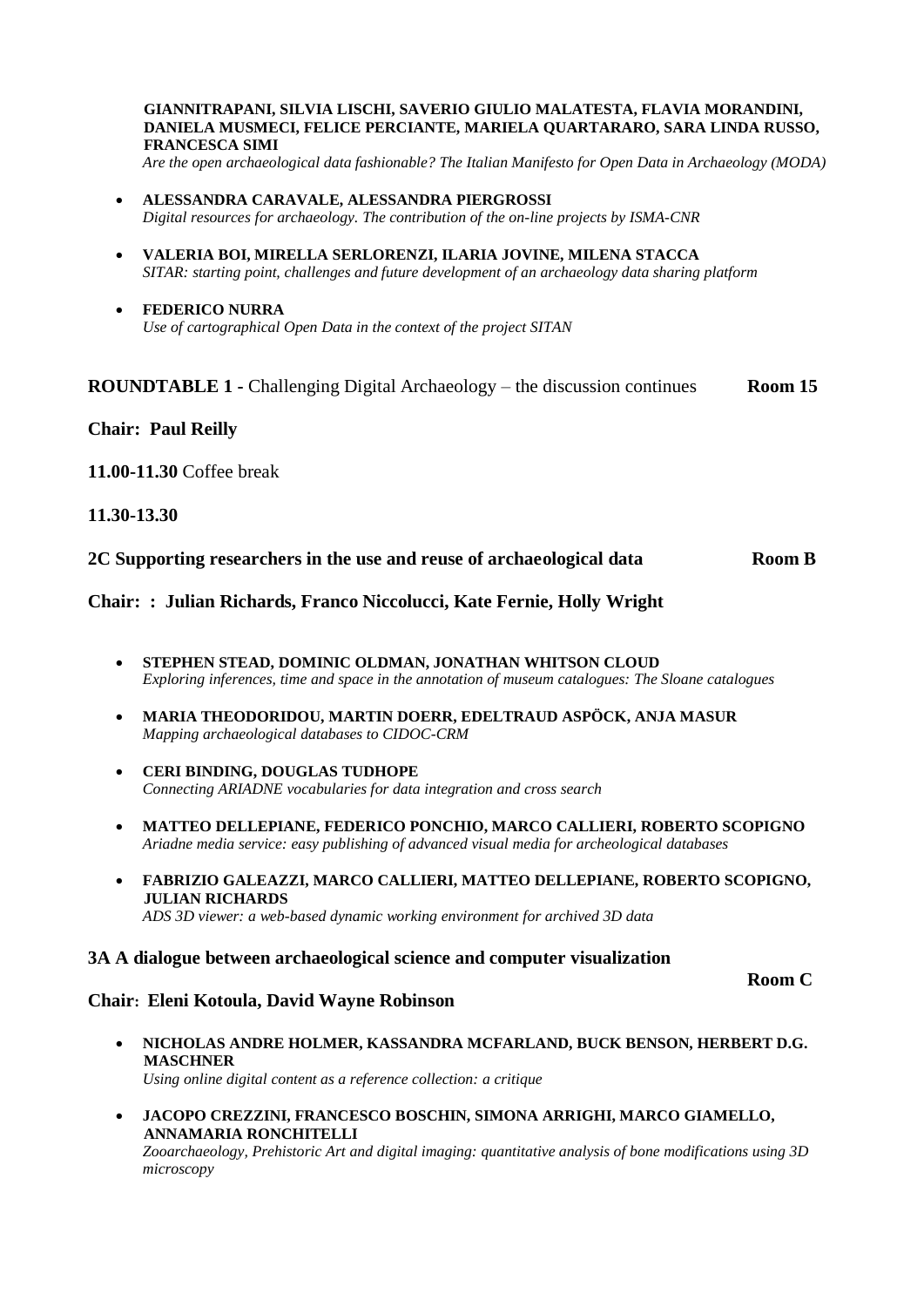#### **4B New trends in 3D Archaeology: Innovative techniques and methodologies for the acquisition, retrieval and analysis of cultural heritage <b>Room D Room D**

#### **Chair: Diego Jimenez**

- **VALERIA VITALE** *The Iseum in Pompeii: a case study on the use of an RDF ontology to document 3D visualisation of archaeological heritage.*
- **VALERIA POSCETTI, JUAN TORREJÓN VALDELOMAR, WOLFGANG NEUBAUER, FLORIAN MARTIN MÜLLER**

*The Roman Villa of Oberlienz: A multidisciplinary 3D reconstruction.*

- **RICCARDO OLIVITO, EMANUELE TACCOLA, NICCOLÒ ALBERTINI** *Hand-free interaction in the virtual simulation of the agora of Segesta.*
- **CATRIONA COOPER** *Auralization: analysing the sound properties of cultural heritage.*
- **CHRISTINE WITTICH, TARA HUTCHINSON** *Dynamic Characterization and 3D Reconstructions of Massive Human-Form Archaeological Statues for Earthquake Loading.*

#### **5B Continuing the Revolution with Spatial Methods & Archaeological Interpretation: the how and whys of spatial analysis** Room A

#### **Chair: Moritz Mennenga, Gary Robert Nobles, Georg Schafferer**

- **MORITZ MENNENGA, GARY NOBLES** *Hot or cold: Intra-site spatial analysis using spatial autocorrelation*
- **REBECCA ELIZABETH KIBBLE** *Using open-source GIS to enable the multi-scalar, spatio-temporal analysis and visualisation of complex zooarchaeological datasets.*
- **CHRISTOPHE LANDRY, BERTRAND MOULIN** *When GIS Goes to the Countryside : Detecting and Interpreting Roman Orchards from the "Grand Palais" (Drôme, France)*
- **JOAN NEGRE PÉREZ, JUAN ANTONIO BARCELÓ ÁLVAREZ** *Reading between the dots. The use of non-Euclidean metrics for the study of settlement patterns in heterogeneous regions.*
- **IRENE ORTIZ NIETO-MÁRQUEZ** *Dinamic processes of static objects. how and why?*

#### **5D Predictivity and postdictivity in archaeology. Reflecting and discussing about theories, methods, and tools Room E**

#### **Chair: Carlo Citter, Giovanna Pizziolo**

- **KAYT ARMSTRONG, CHRISTINA TSIGONAKI, APOSTOLOS SARRIS, NADIA COUTSINAS** *Site Location Modelling and Prediction on Early Byzantine Crete: Methods employed, challenges encountered*
- **ANTONIO PORCHEDDU** *Predicting and Postdicting a Roman road in the Pre-Pyrenees area of Lleida (Spain).*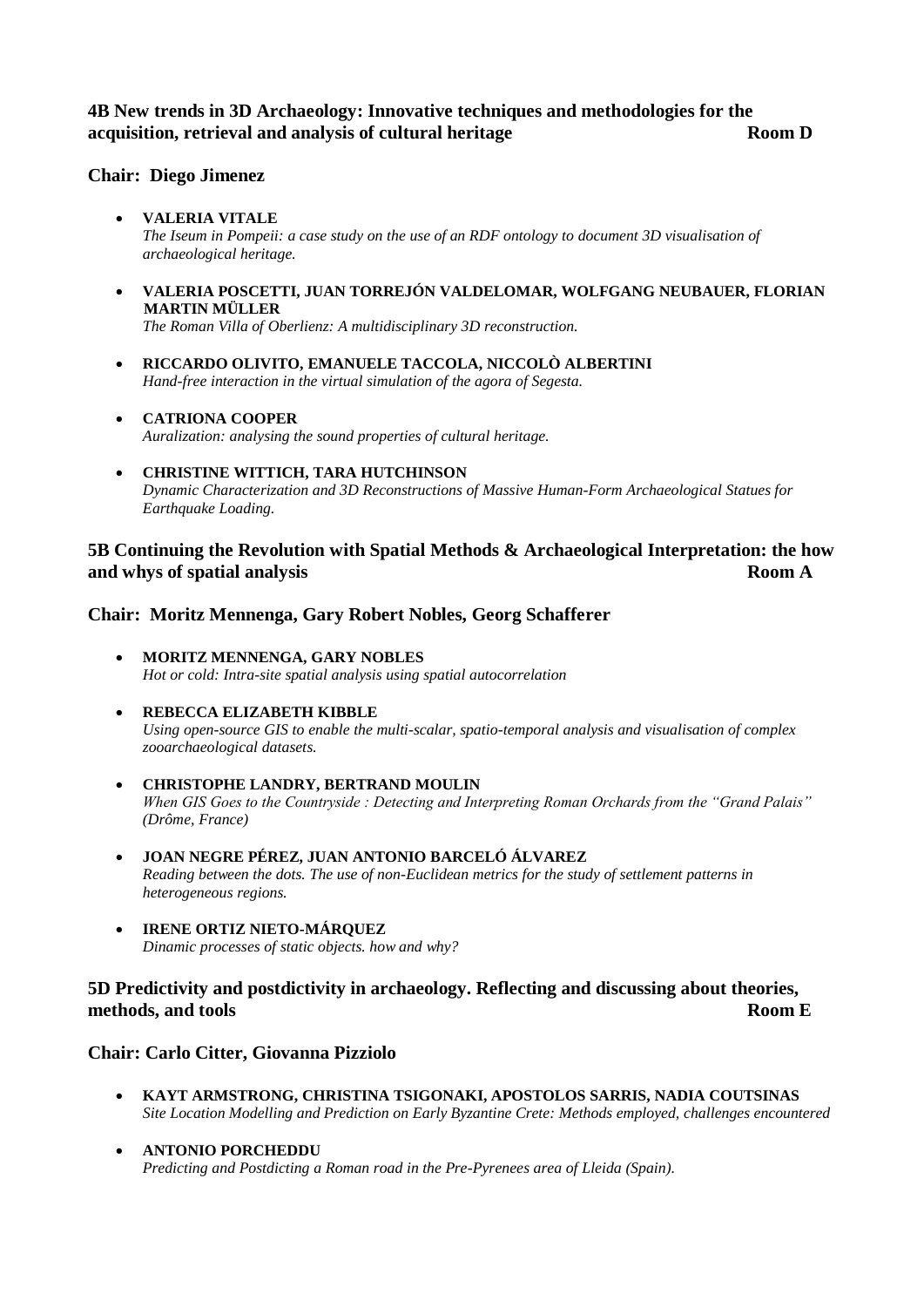**EMERI FARINETTI**

*Modelling regional landscape through the predictive and postdictive exploration of settlement choices: the theoretical framework and a case study*

 **LAURA SORO, LOREDANA FRANCESCA TEDESCHI, MAURIZIO MINCHILLI** *N[Move - Spatial models of walking accessibility between nuragic sites*

### **6E Low Altitude Aerial Photography for archaeology – where is the revolution leading us? Room 14**

#### **Chair: Mikolaj Kostyrko, Katie Simon, Emilia Smagur, Kasepr Hanus**

- **FRANCESCO PERICCI, MATTEO SORDINI, STEFANO CAMPANA** *UAV mapping of archaeological contexts*
- **NICOLAS POIRIER, FLORENT HAUTEFEUILLE, CARINE CALASTRENC, LAURENT AUGEREAU**  *Low altitude thermal survey: determination of the best flight conditions to detect archaeological anomalies*
- **WOJCIECH OSTROWSKI, KASPER JAN HANUS, ŁUKASZ MISZK, MIKOŁAJ KOSTYRKO** *Is GoPro a hero? Limits, issues and perspectives of non-SLR cameras for LAAP.*
- **TODD BRENNINGMEYER, KOSTIS KOURELIS, MILTIADIS KATSAROS** *The Lidoriki Project - Low Altitude Aerial Photography, GIS, and Traditional Survey in Rural Greece*
- **GIANLUCA CANTORO, CHRISTINA TSIGONAKI, KAYT ARMSTRONG, APOSTOLOS SARRIS** *Integrating low altitude with satellite and airborne aerial images: photogrammetric documentation of Early Byzantine settlements in Crete*

#### **8B Urban Digital-Scapes: Computer application to the study of past urban developments Room 15**

#### **Chair: Sorin Hermon, Hanna Stöger**

- **GABRIELLA CARPENTIERO, LEONARDO BIGI, CARLO TESSARO** *Multi-scale approach for the reconstruction of past urban environment. From Remote Sensing to close range analysis: the case of Dionysias (Fayoum, Egypt)*
- **MAURA MEDRI, VALERIA DI COLA**  *Baths of the Swimmer and Sanctuary of Bona Dea in Ostia (V, X,2): a Spatial Analysis application*
- **HANNA STÖGER** *A Space Syntax enquiry into ancient Roman neighbourhoods: Can we measure community-building in Roman cities?*
- **CHIARA PICCOLI, JOHN BINTLIFF** *Enhancing GIS urban survey data with the 3rd dimension: a procedural modelling approach*
	- **ERMAL SHPUZA**  *The effect of gridiron street pattern on urban growth: evolution of Adriatic and Ionian coastal cities 1800- 2010*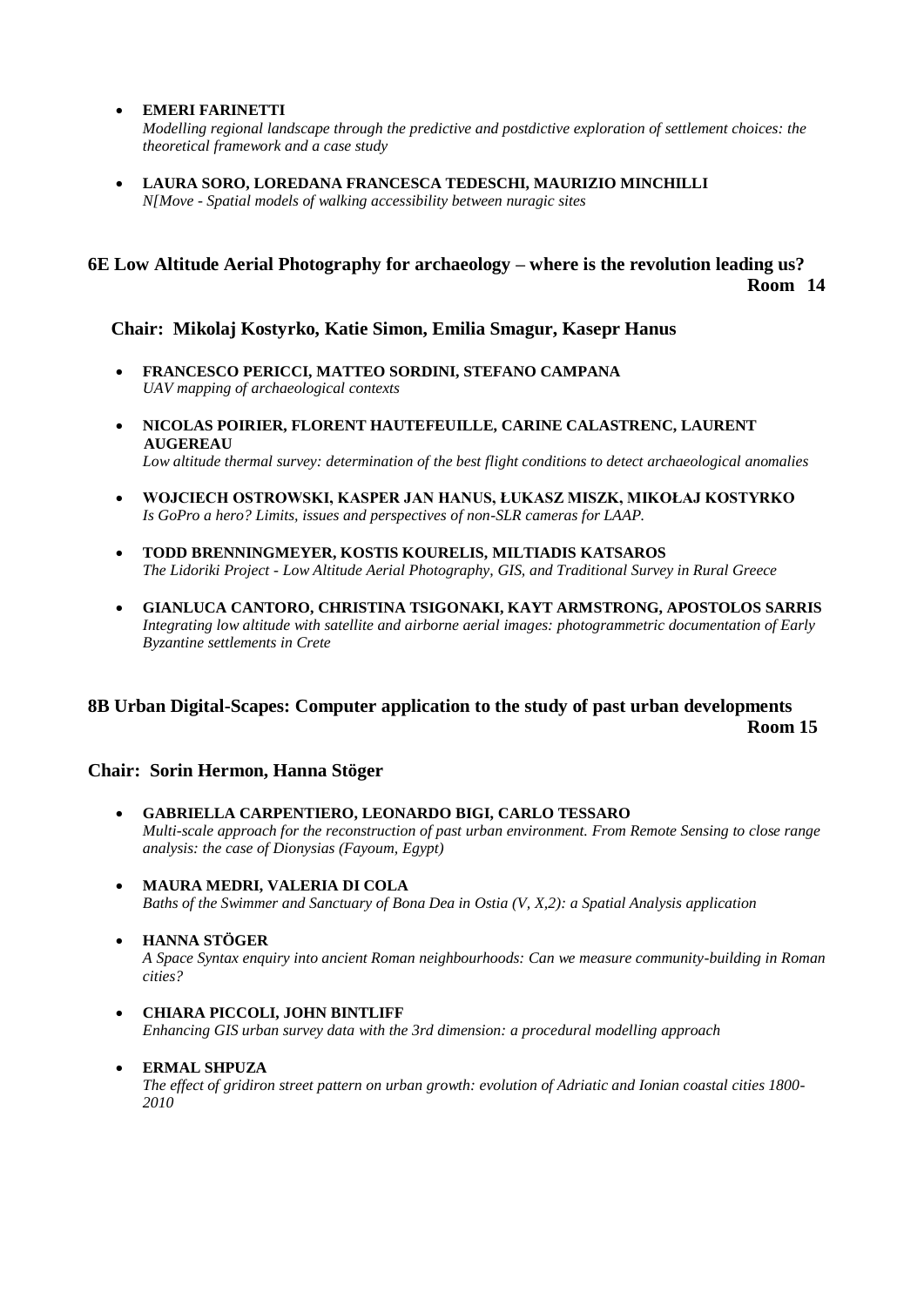#### **10A ArcheoFOSS: free/open source software and archaeological research, ten years later**

#### **Chair: Stefano Costa, Augusto Palombini**

- **MARCO CALLIERI, MATTEO DELLEPIANE, MARCO POTENZIANI, GUIDO RANZUGLIA, ROBERTO SCOPIGNO**  *Open source for CH: experience gained in ten years of service*
- **IAN JOHNSON**  *Building domain-agnostic databases using design patterns*
- **NÉHÉMIE STRUPLER** *Archaeological science as community enterprise*
- **GABRIELE GATTIGLIA, FRANCESCA ANICHINI** *#epicfail? Has Open Source in archaeology failed?*

**ROUNDTABLE 7 -** Digital Technologies and Quantitative Methods in the Study of Prehistoric Art **Room F**

**Chair: Claire Heckel, Carole Fritz**

| 13.30-14.30 Lunch time talk: Special Guest - Professor Dominic Powlesland |  |
|---------------------------------------------------------------------------|--|
|---------------------------------------------------------------------------|--|

#### **13.30-16.40 CAA GR meeting Room G**

**14.30-15.00** Poster session

**15.00-16.40** 

#### **9F Machine learning and Pattern Recognition for Archaeological**

#### **Research Room B**

#### **Chair: Daniel Gatica-Perez, Salvador Ruiz-Correa, Diego Jimenez-Badillo, Edgar Roman-Rangel**

- **GEORG ROTH** *Improving clustering: Using silhouettes to estimate the optimal number of clusters.*
- **DIEGO JIMENEZ-BADILLO, SERGIO MOTA-GUTIERREZ, SALVADOR RUÍZ-CORREA, ROGELIO HASIMOTO BELTRAN, MARIO CANUL KU** *A new approach for classifying archaeological objects based on 3D shape similarity analysis*
- **YUHE ZHANG, PENGBO ZHOU, KANG LI, GUOHUA GENG, XIANRAN WEI** *Virtual Restoration Method of Terracotta Warriors and Horses of Qin based on classified template registration in collections of 3D models*
- **STÉPHANIE DUBOSCQ, JUAN ANTONIO BARCELO, KATIA FRANCESCA ACHINO, BERTA MORELL, FLORENCE ALLIESE, JUAN FRANCISCO GIBAJA** *Discovering prehistoric ritual norms. A machine learning approach.*

**Room G**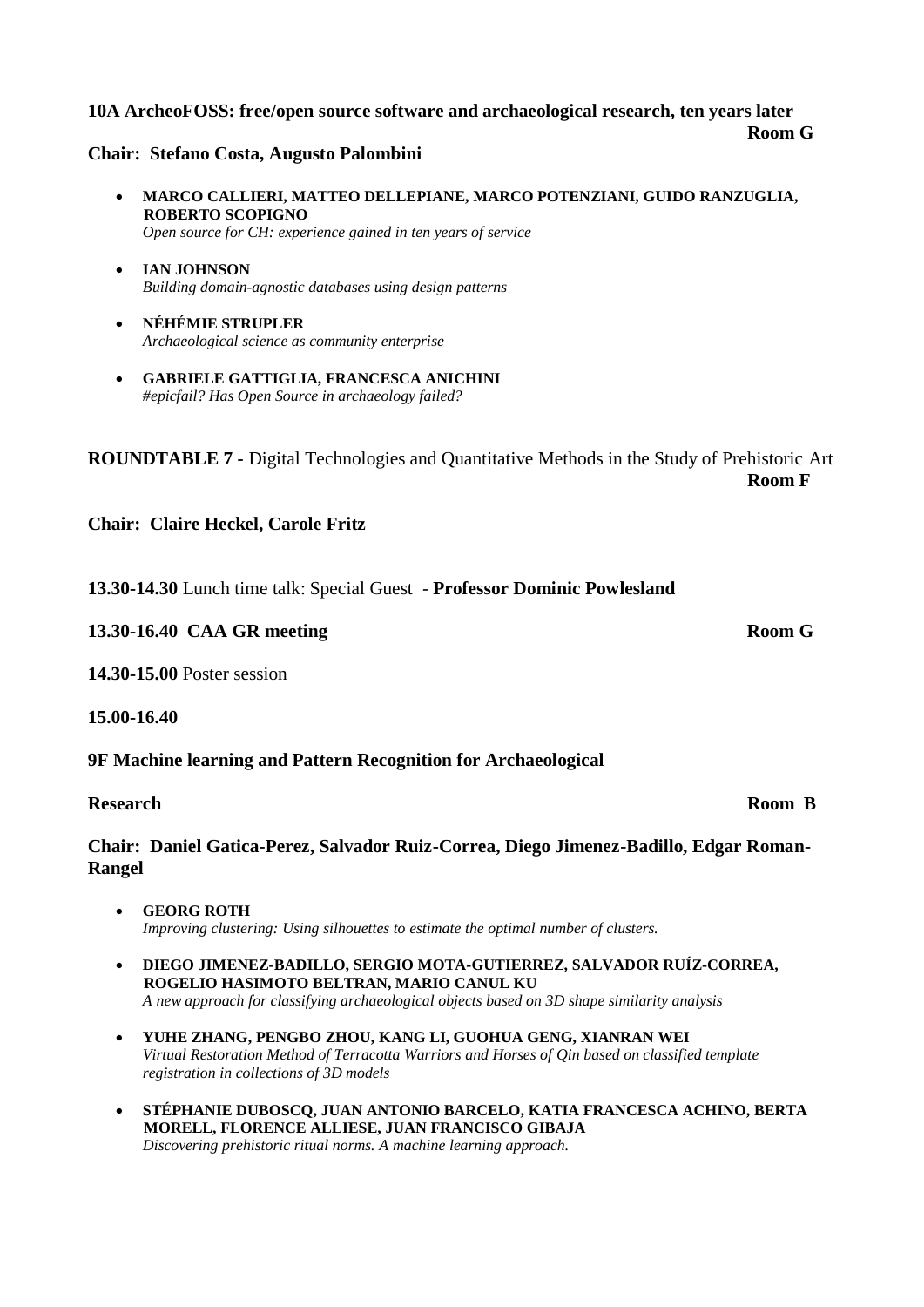**4B New trends in 3D Archaeology: Innovative techniques and methodologies for the acquisition, retrieval and analysis of cultural heritage <b>Room D Room D** 

**Chair: Diego Jimenez**

- **IGOR BARROS-BARBOSA, KIDANE FANTA, PANAGIOTIS PERAKIS, CHRISTIAN SCHELLEWALD, LISE KVITTINGEN, THEOHARIS THEOHARIS** *Establishing Parameter Values for the Stone Erosion Process.*
- **WILLEM VLETTER** *An 4-D analysis of historical road and path networks.*

### **5B Continuing the Revolution with Spatial Methods & Archaeological Interpretation: the how and whys of spatial analysis Room A**

#### **Chair: Moritz Mennenga, Gary Robert Nobles, Georg Schafferer**

- **OLIVER NAKOINZ** *How to detect and interpret patterns in cultural landscapes?*
- **JOHN POUNCETT, CHRISTOPHE SNOECK, RICK SCHULTING** *Coming to Knowth: Areal interpolation, strontium isotope analysis and Neolithic mobility*
- **VINCENZO SPAGNOLO, DANIELE AURELI, PAOLO BOSCATO, FRANCESCO BOSCHIN, JACOPO CREZZINI, GIULIA MARCIANI, STEFANO RICCI, ANNAMARIA RONCHITELLI, GIULIO POGGI**

*Integration between spatial analysis in a GIS environment and 3D models for the study of Middle Palaeolithic contexts: Molare Rockshelter (Scario – SA) and Oscurusciuto Rockshelter (Ginosa – TA)*

 **KELIN FLANAGAN, WALTER R T WITSCHEY, CLIFFORD T BROWN** *The Fractal Topology of Archaeological Site Distributions: Killing the Spherical Chicken in the Vacuum*

# **6E Low Altitude Aerial Photography for archaeology – where is the revolution leading us?**

**Room 14**

#### **Chair: Mikolaj Kostyrko, Katie Simon, Emilia Smagur, Kasepr Hanus**

- **MATTHIAS LANG, THORSTEN BEHRENS, KARSTEN SCHMIDT**  *A fully integrated UAV-system for archaeological prospection - Workflow and experiences on the Celtic oppidum Heidengraben*
- **KARIM SADR**

*A comparison of accuracy and precision in detecting stone-walled structures using satellite imagery, high resolution aerial photography and LiDAR; a case study from the South African Iron Age.*

- **KATE WELHAM, LAWRENCE SHAW, ADAM STANFORD** *A comparison of data obtained from low altitude aerial imaging from remotely piloted aircraft, and Lidar. A case study from the New Forest National Park, UK.*
- **DIEGO BELLIDO CASTAÑEDA, LAURA GONZÁLEZ LÓPEZ, MERCEDES FARJAS, SERAFÍN LÓPEZ CUERVO, JULIO ZANCAJO**

*UAV on the geometric documentation of archaeological sites: technology approach and analysis of products' accuracy. mleiha (uae).*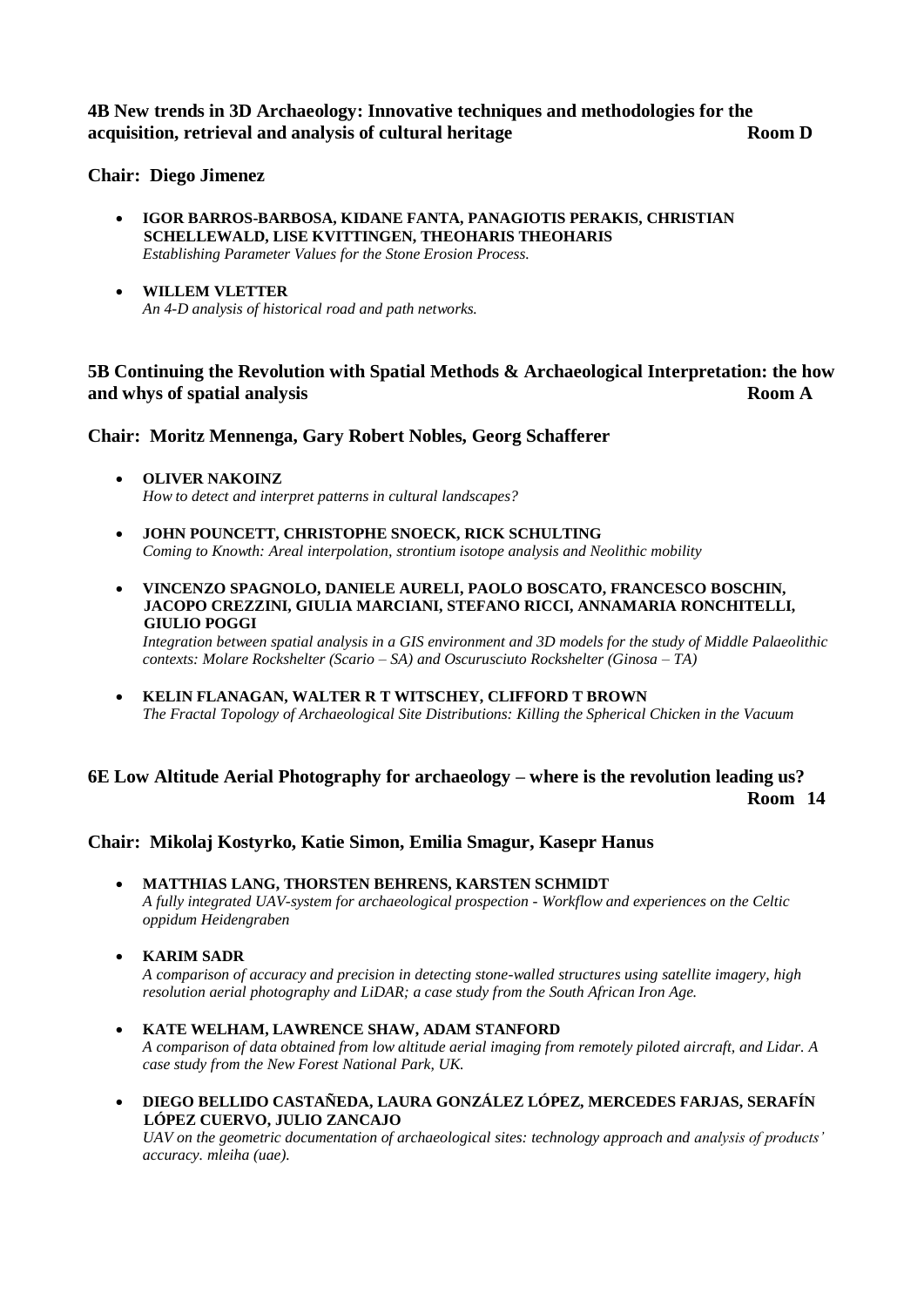### **8A Digital cities: documenting and transmitting the archaeological-architectonical record Room C**

#### **Chair: José María Martín Civantos, Alexandra Chavarría Arnau**

- **BERNARD D. FRISCHER, PAOLO LIVERANI, MATTHEW R. BRENNAN** *Documenting and Restoring the Augusteum of Rusellae (Roselle, Italy)*
- **FRANCESCA ANICHINI, MARA FEBBRARO, GABRIELE GATTIGLIA, FABIANA SUSINI, VALERIO NOTI** *The representation of archaeological-architectonical record of Pisa*
- **JOSÉ MARÍA MARTÍN CIVANTOS, MÉRIDA RAMÍREZ BURGOS** *GIS and digital platform for Guadix (Granada, Spain)*
- **ALEXANDRA CHAVARRIA** *Digital Padova: recording, analysing and telling stories of a medieval city*

### **8B Urban Digital-Scapes: Computer application to the study of past urban developments Room 15**

#### **Chair: Sorin Hermon, Hanna Stöger**

- **BENJAMIN N. VIS** *Shaped by the Paths Shaping the City: Examples of BLT Mapping Maya Urban Circulation Space*
- **JEFFREY BARRON GLOVER, ROBERT BRYANT, BRENNAN COLLINS, TIM CRIMMINS, MARNI DAVIS, JOE HURLEY, IAN JOHNSON, MICHAEL PAGE** *The digital Atlanta project: an interdisciplinary approach to remapping Atlanta's past*
- **SORIN HERMON, GEORGIOS ARTOPOULOS, NIKOLAS BAKIRTZIS**  3D virtual environments for simulating past urban experiences in pluri-cultural spaces – the Pafos Gate, Nicosia as a case-study

#### **9C Modelling the archaeological process Room E**

#### **Chair: Cesar Gonzalez-Perez, Patricia Martín-Rodilla**

- **SORIN HERMON, VALENTINA VASSALLO, LOLA VICO, ELENA CHRISTOPHOROU, GIANCARLO IANNONE** *A 3D visual and geometrical approach to epigraphic research; the Soli (Cyprus) inscription as a case study*
- **ISTO HUVILA, DANIEL LÖWENBORG, LISA BÖRJESSON, BODIL PETERSSON, NICOLÒ DELL'UNTO, PER STENBORG** *What is archaeological information?*
- **MATTHIAS LANG, CHRISTIAN CHIARCOS, PHILIP VERHAGEN** *IT-assisted Exploration of Excavation Reports - Using Natural Language Processing in the archaeological research-process*
- **ANNA MARIA MARRAS**  *Mind mapping and archaeological research. Concepts, themes and know-how dissemination*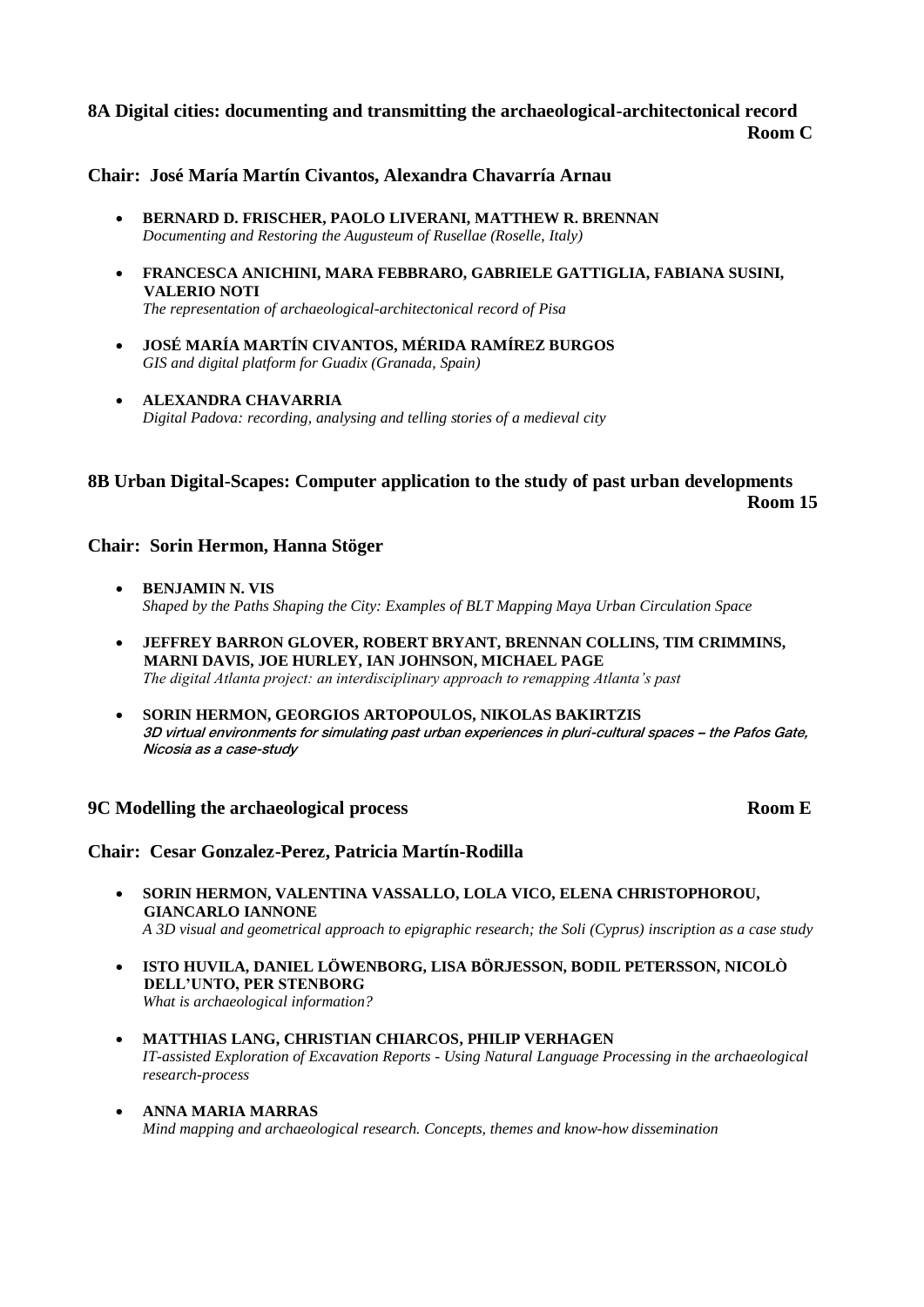#### **10B Electronic resources for archaeology: from databases to digital open data Room F**

#### **Chair: Alessandra Piergrossi, Alessandra Caravale**

- **ANDREW DUFTON, MICHAEL JOHNSON, ELIZABETH FENTRESS** *Exploring sustainable publication and the web: a case-study from the Villa Magna Project*
- **STEFANO COSTA, ALESSANDRO CARABIA, ENRICO ZANINI** *GQBWiki goes open*
- **MONTEIL AURÉLIE, BOULETREAU VIVIANE** *Archaeological contents: from open access to open data*
- **FINNEGAN POPE-CARTER, GRAEME ATTWOOD** *Legacy Data - Open strategies for closed data*

#### **16.40-17.00** Coffee break

#### 17.00-18.40

#### **3B Occupation floors of Hunter-gatherers in the Digital Era: Impact and expectations**

**Room A**

#### **Chair: Joan Antón Barceló**

- **FRANCESCA ROMAGNOLI, AMELIA BARGALLÓ, MARÍA GEMA CHACÓN, MARIA JOANA GABUCIO, BRUNO GÓMEZ DE SOLER, PABLO SAÑUDO, MANUEL VAQUERO** *A storey is a floor, but a floor could be many stories! The problem of time in the definition of occupation floor.*
- **ALEJANDRO GARCÍA-MORENO, SABINE GAUDZINSKI-WINDHEUSER, JAROD HUTSON, LUTZ KINDLER, EDUARD POP, WIL ROEBROEKS, GEOFF SMITH, ELAINE TURNER, ARITZA VILLALUENGA**

*Evaluating the influence of hydrological processes on Pleistocene "occupation floors": a comparative case study of archaeological material orientation from Schöningen 13II-4 and Neumark-Nord 2/2 (Germany).*

- **JENS AXEL FRICK** *Visualizing occupation layers in homogenous sediments: Examples from the Grottes de la Verpillière I & II, Burgundy, France*
- **FABIO MARTINI, DOMENICO LO VETRO, MICHELE DE SILVA, GIOVANNA PIZZIOLO, ENRICO ORTISI, VINCENZO DE TROIA, PAOLO MACHETTI** *Ritual use of Romito Cave during the Late Upper Palaeolithic: an integrated approach for spatial reconstruction*

#### **5J Spatial analysis in ethnoarchaeology and experimental archaeology Room C**

#### **Chair: Francesco Carrer, Fabio Cavulli, Carla Lancelotti**

- **JONAS ALCAINA-MATEOS, CARLA LANCELOTTI, JAVIER RUIZ-PEREZ** *Revisiting kriging methods for microspatial data: an ethnographical approach*
- **JOAN NEGRE PÉREZ, MYRIAN ÁLVAREZ, IVAN BRIZ I GODINO, DÉBORA ZURRO HERNÁNDEZ, JORGE CARO SAIZ, JAVIER RUIZ PÉREZ** *The influence of spatial demarcations on the modelling of intra-site anthropic markers. An ethno*
	- *archaeological case study from Lanashuaia-II, a shell-midden in Tierra del Fuego (Argentina).*
- **FRANCESCO CARRER** *Interpreting intra-site activities and post-depositional processes: ethnoarchaeological case studies from the western Italian Alps*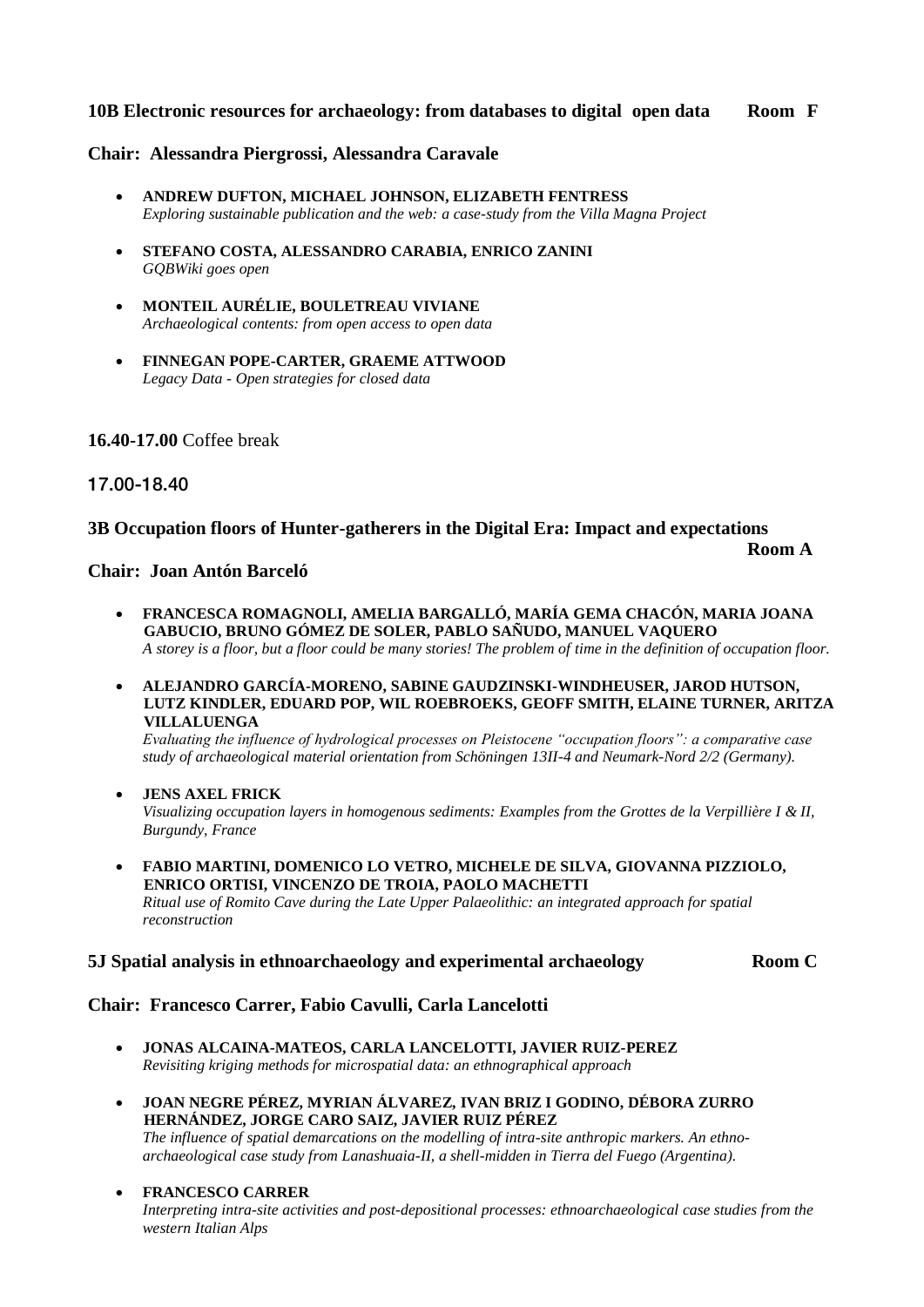#### **6E Low Altitude Aerial Photography for archaeology – where is the revolution leading us?**

**Room 14**

**Chair: Mikolaj Kostyrko, Katie Simon, Emilia Smagur, Kasepr Hanus**

- **MARCO BLOCK-BERLITZ, BENJAMIN DUCKE, BENJAMIN GEHMLICH, NIKLAAS GÖRSCH, SÖREN STARK** *Thirteen desert castles: Towards best practice in 3D reconstruction from video streams with low-cost UAV*
- **EMANUEL DEMETRESCU, ENZO D'ANNIBALE** Massive archaeological 3D survey with UAV support for technical drawings production: the case study of Sarmizegetusa Ulpia Traiana.

#### **7B New Cultural Heritage economies in the digital era Room D**

#### **Chair: Augusto Palombini**

*kits.*

- **AUGUSTO PALOMBINI** *The bottom-up approach to project funding: an analytical overview of crowdfunding in archaeology*
- **DARIA HOOKK, VLADIMIR OPREDELENOV, TATIANA KHARITONOVA** *Modeling of a communication with virtual visitors of the museum web-site "Virtual archaeology"*
- **FRANCESCO ULIANO SCELZA** *Archaeology, GIS and urban planning. Territorial polity and economy of cultural heritage*
- **DOMENICO PARISI, LUCINA GIACOPINI, CRISTINA DELOGU**  *Simulating the role of the Tiber in ancient Rome*

#### **7D What came first, the interface or the user? About reasoning and the illusiveness of interfaces in the practice of digital and virtual archaeology Room G**

#### **Chair: Thomas Bremer, Arian Goren, Arie Kai-Browne**

- **TOMMASO EMPLER, FABIO QUICI**  *Paleontology 2.0 - Public awareness of paleontological sites thorough new technologies*
- **JAVIER PEREDA** *Enhancing Engagement with Online Cultural Heritage*
- **BRUNO FANINI, ALFONSINA PAGANO** *Visual and rewarding strategies in gesture-based Serious Games*
- **TOMMASO EMPLER, MATTIA FABRIZI** *Interactive communication and Cultural Heritage*

#### **9C Modelling the archaeological process Room E**

#### **Chair: Cesar Gonzalez-Perez, Patricia Martín-Rodilla**

- **SVETA MATSKEVICH, ILAN SHARON** *Modelling the archaeological record: A look from the Levant – past and future approaches*
- **STAVROS ANGELIS, AGIATIS BENARDOU, NEPHELIE CHATZIDIAKOU, PANOS CONSTANTOPOULOS, COSTIS DALLAS, LORNA M. HUGHES, LEONIDAS PAPACHRISTOPOULOS, ELIZA PAPAKI, VAYIANOS PERTSAS** *Documenting and reasoning about research on ancient Corinthia using the NeDiMAH Methods Ontology (NeMO)*